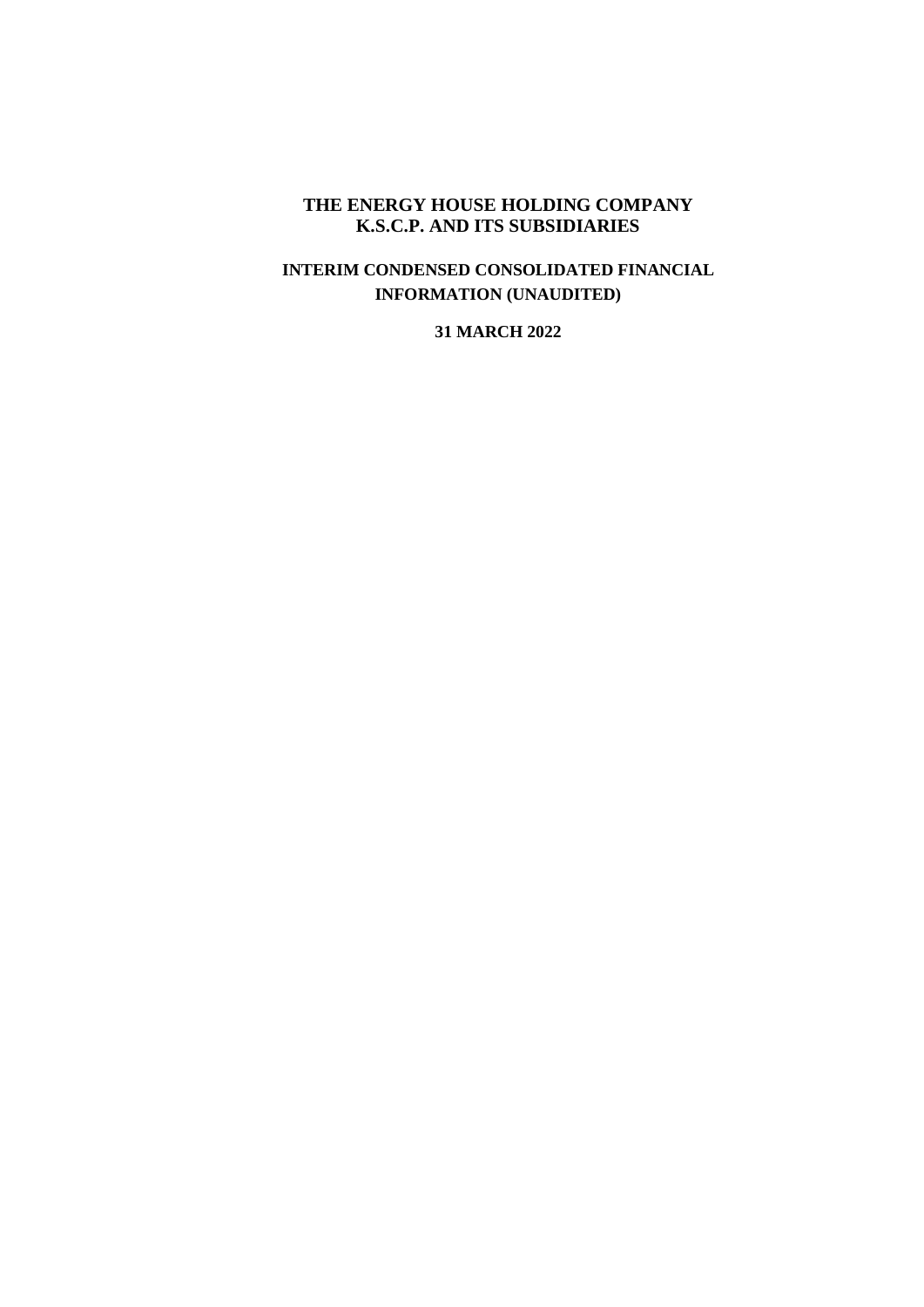

**Ernst & Young** Al Aiban, Al Osaimi & Partners P.O. Box 74 18–20th Floor, Baitak Tower Ahmed Al Jaber Street Safat Square 13001, Kuwait

Tel: +965 2295 5000 Fax: +965 2245 6419 kuwait@kw.ey.com ey.com/mena

#### **REPORT ON REVIEW OF INTERIM CONDENSED CONSOLIDATED FINANCIAL INFORMATION TO THE BOARD OF DIRECTORS OF THE ENERGY HOUSE HOLDING COMPANY K.S.C.P.**

#### *Introduction*

We have reviewed the accompanying interim condensed consolidated statement of financial position of The Energy House Holding Company K.S.C.P. ("the Parent Company") and its subsidiaries (collectively, the "Group") as at 31 March 2022, and the related interim condensed consolidated statement of profit or loss, interim condensed consolidated statement of comprehensive income, interim condensed consolidated statement of changes in equity and the interim condensed consolidated statement of cash flows for the three-month period then ended. Management is responsible for the preparation and presentation of this interim condensed consolidated financial information in accordance with International Accounting Standard 34, *Interim Financial Reporting* ("IAS 34"). Our responsibility is to express a conclusion on this interim condensed consolidated financial information based on our review.

#### *Scope of Review*

We conducted our review in accordance with International Standard on Review Engagements 2410, *"Review of Interim Financial Information Performed by the Independent Auditor of the Entity"*. A review of interim condensed consolidated financial information consists of making inquiries, primarily of persons responsible for financial and accounting matters, and applying analytical and other review procedures. A review is substantially less in scope than an audit conducted in accordance with International Standards on Auditing and consequently, does not enable us to obtain assurance that we would become aware of all significant matters that might be identified in an audit. Accordingly, we do not express an audit opinion.

#### *Conclusion*

Based on our review, nothing has come to our attention that causes us to believe that the accompanying interim condensed consolidated financial information is not prepared, in all material respects, in accordance with IAS 34.

#### **Report on Other Legal and Regulatory Requirements**

Furthermore, based on our review, the interim condensed consolidated financial information is in agreement with the books of account of the Parent Company. We further report that, to the best of our knowledge and belief, we have not become aware of any violations of the Companies Law No. 1 of 2016, as amended, and its executive regulations, as amended, or of the Parent Company's Memorandum of Incorporation and Articles of Association, during the three-month period ended 31 March 2022 that might have had a material effect on the business of the Parent Company or on its financial position.

We further report that, during the course of our review, to the best of our knowledge and belief, we have not become aware of any material violations of the provisions of Law No 7 of 2010 concerning the Capital Markets Authority and its related regulations during the three-month period ended 31 March 2022 that might have had a material effect on the business of the Parent Company or on its financial position.

ABDULKARIM ALSAMDAN LICENCE NO. 208 A EY AL AIBAN, AL OSAIMI & PARTNERS

12 May 2022 Kuwait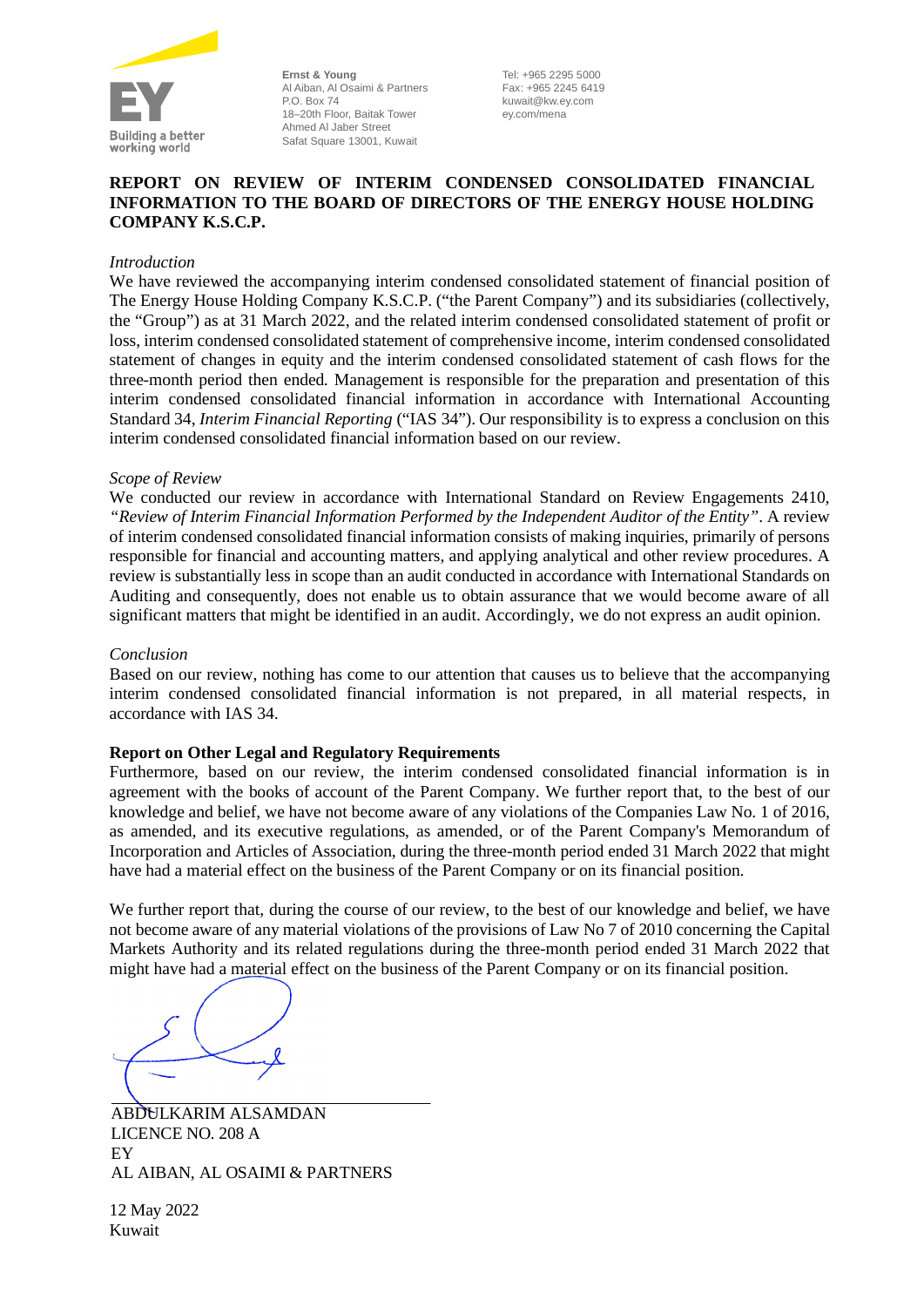## INTERIM CONDENSED CONSOLIDATED STATEMENT OF FINANCIAL POSITION (UNAUDITED)

As at 31 March 2022

|                                                                                              |              | 31 March<br><i><b>2022</b></i>   | (Audited)<br>31 December<br>2021 | 31 March<br>2021    |
|----------------------------------------------------------------------------------------------|--------------|----------------------------------|----------------------------------|---------------------|
|                                                                                              | <b>Notes</b> | <b>KD</b>                        | KD                               | KD                  |
| <b>ASSETS</b><br>Non-current assets                                                          |              |                                  |                                  |                     |
| Property and equipment                                                                       |              | 5,603                            | 7,495                            | 254,217             |
| Right-of-use assets                                                                          |              | 277,606                          | 288,743                          | 418,951             |
| Investment property                                                                          |              |                                  |                                  | 2,358,720           |
| Investment in associate<br>Financial assets at fair value through other comprehensive income |              |                                  |                                  | 29,139              |
| Financial assets at fair value through profit or loss                                        |              | 2,794,333                        | 2,795,800                        | 31,687<br>3,044,263 |
|                                                                                              |              | 3,077,542                        | 3,092,038                        | 6,136,977           |
| <b>Current assets</b>                                                                        |              |                                  |                                  |                     |
| Inventories                                                                                  |              |                                  |                                  | 46,116              |
| Trade and other receivables<br>Cash and cash equivalents                                     |              | 2,568,743                        | 1,956,909                        | 1,614,707           |
|                                                                                              | 4            | 14,792,724                       | 15,289,850                       | 15,831,082          |
| Assets held for sale                                                                         | 3            | 17,361,467                       | 17,246,759<br>6,470,178          | 17,491,905          |
|                                                                                              |              | 6,147,086                        |                                  |                     |
|                                                                                              |              | 23,508,553                       | 23,716,937                       | 17,491,905          |
| <b>TOTAL ASSETS</b>                                                                          |              | 26,586,095                       | 26,808,975                       | 23,628,882          |
| <b>EQUITY AND LIABILITIES</b><br><b>Equity</b>                                               |              |                                  |                                  |                     |
| Share capital                                                                                |              | 75,000,000                       | 75,000,000                       | 75,000,000          |
| Share premium                                                                                |              | 193,550                          | 193,550                          | 193,550             |
| Statutory reserve                                                                            |              | 472,723                          | 472,723                          | 472,723             |
| Voluntary reserve                                                                            |              | 314,957                          | 314,957                          | 314,957             |
| Other reserves                                                                               |              | (700, 997)                       | (700, 997)                       | (700, 997)          |
| Foreign currency translation reserve<br>Fair value reserve                                   |              | 788,605                          | 712,484                          | (10, 344, 069)      |
| Accumulated losses                                                                           |              |                                  |                                  | 183,167             |
| Reserves of a disposal group held for sale                                                   | 3            | (44, 418, 257)<br>(11, 726, 122) | (44, 228, 238)<br>(11, 759, 446) | (45, 495, 453)      |
| Equity attributable to equity holders of the Parent Company                                  |              | 19,924,459                       | 20,005,033                       | 19,623,878          |
| Non-controlling interests                                                                    |              | 1,324,753                        | 1,398,283                        | 876,502             |
| <b>Total equity</b>                                                                          |              | 21,249,212                       | 21,403,316                       | 20,500,380          |
| Liabilities<br>Non-current liabilities                                                       |              |                                  |                                  |                     |
| Employees' end of service benefits                                                           |              | 67,838                           | 71,743                           | 109,959             |
| Lease liabilities                                                                            |              | 270,957                          | 253,989                          | 244,726             |
|                                                                                              |              | 338,795                          | 325,732                          | 354,685             |
|                                                                                              |              |                                  |                                  |                     |
| <b>Current liabilities</b><br>Trade and other payables                                       |              | 3,019,536                        | 2,949,687                        | 2,740,936           |
| Murabaha payables                                                                            |              |                                  |                                  | 14,618              |
| Lease liabilities                                                                            |              | 27,270                           | 43,612                           | 18,263              |
|                                                                                              |              | 3,046,806                        | 2,993,299                        | 2,773,817           |
| Liabilities directly associated with the assets held for sale                                | 3            | 1,951,282                        | 2,086,628                        |                     |
|                                                                                              |              | 4,999,088                        | 5,079,927                        | 2,773,817           |
| <b>Total liabilities</b>                                                                     |              | 5,336,883                        | 5,405,659                        | 3,128,502           |
| <b>TOTAL EQUITY AND LIABILITIES</b>                                                          |              | 26,586,095                       | 26,808,975                       | 23,628,882          |
|                                                                                              |              |                                  |                                  |                     |
| Ahmad Abdulaziz Yaqoub Alnafisi                                                              |              |                                  | Hamad A. Al-Qahtani              |                     |
| Vice-Chairman                                                                                |              |                                  | hief Executive Officer           |                     |

 $\sqrt{10}$ 

The attached notes from 1 to 10 form an integral part of this interim condensed consolidated financial information.

W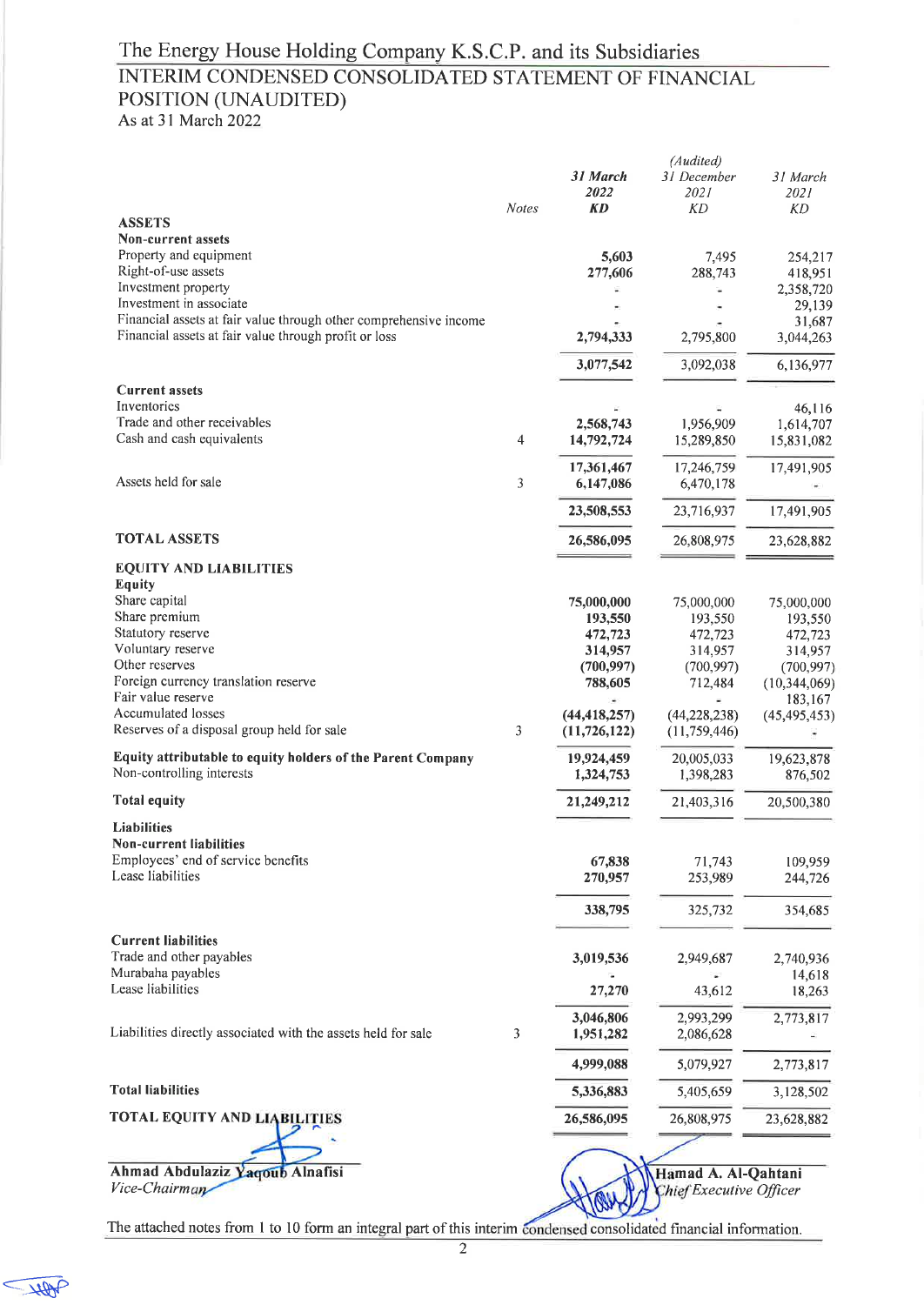## INTERIM CONDENSED CONSOLIDATED STATEMENT OF PROFIT OR LOSS (UNAUDITED)

For the period ended 31 March 2022

|                                                                                                     |              | Three months ended<br>31 March |                       |  |
|-----------------------------------------------------------------------------------------------------|--------------|--------------------------------|-----------------------|--|
|                                                                                                     |              | 2022                           | 2021                  |  |
|                                                                                                     | <b>Notes</b> | <b>KD</b>                      | KD                    |  |
| <b>CONTINUING OPERATIONS</b>                                                                        |              |                                |                       |  |
| Services revenue<br>Services costs                                                                  |              | 249,201<br>(203, 356)          | 292,378<br>(208, 775) |  |
| <b>GROSS PROFIT</b>                                                                                 |              | 45,845                         | 83,603                |  |
| Other income                                                                                        |              | 2,100                          | 2,100                 |  |
| Finance income                                                                                      |              | 60,103                         | 64,207                |  |
| Unrealised (loss) gain on financial assets at fair value through profit or loss                     |              | (13, 110)                      | 396,824               |  |
| Staff costs                                                                                         |              | (53, 518)                      | (69, 582)             |  |
| General and administrative expenses                                                                 |              | (85,046)                       | (131, 581)            |  |
| Finance costs                                                                                       |              | (5,347)                        | (7,231)               |  |
| Net foreign exchange differences                                                                    |              | 13,547                         | (10, 598)             |  |
| (LOSS) PROFIT FOR THE PERIOD FROM CONTINUING OPERATIONS<br><b>BEFORE TAX</b>                        |              | (35, 426)                      | 327,742               |  |
| Taxation on foreign operations                                                                      |              |                                | (3,047)               |  |
| National Labour Support Tax (NLST)                                                                  |              |                                | (11,292)              |  |
| Zakat                                                                                               |              |                                | (4,517)               |  |
| (LOSS) PROFIT FOR THE PERIOD FROM CONTINUING OPERATIONS                                             |              | (35, 426)                      | 308,886               |  |
| <b>DISCONTINUED OPERATIONS</b><br>(LOSS) PROFIT FOR THE PERIOD FROM DISCOUNTINUED OPERATIONS        | 3            | (239, 613)                     | 104,148               |  |
|                                                                                                     |              |                                |                       |  |
| (LOSS) PROFIT FOR THE PERIOD                                                                        |              | (275, 039)                     | 413,034               |  |
| <b>Attributable to:</b>                                                                             |              |                                |                       |  |
| Equity holders of the Parent Company                                                                |              | (190, 019)                     | 375,256               |  |
| Non-controlling interests                                                                           |              | (85, 020)                      | 37,778                |  |
|                                                                                                     |              | (275, 039)                     | 413,034               |  |
| BASIC AND DILUTED (LOSS) EARNINGS PER SHARE ATTRIBUTABLE<br>TO EQUITY HOLDERS OF THE PARENT COMPANY | 6            | $(0.25)$ Fils                  | 0.50 Fils             |  |
|                                                                                                     |              |                                |                       |  |
| BASIC AND DILUTED (LOSS) EARNINGS PER SHARE FROM CONTINUING                                         |              |                                |                       |  |
| <b>OPERATIONS ATTRIBUTABLE TO EQUITY HOLDERS OF THE</b><br>PARENT COMPANY                           | 6            | $(0.05)$ Fils                  | $0.41$ Fils           |  |

The attached notes from 1 to 10 form an integral part of this interim condensed consolidated financial information.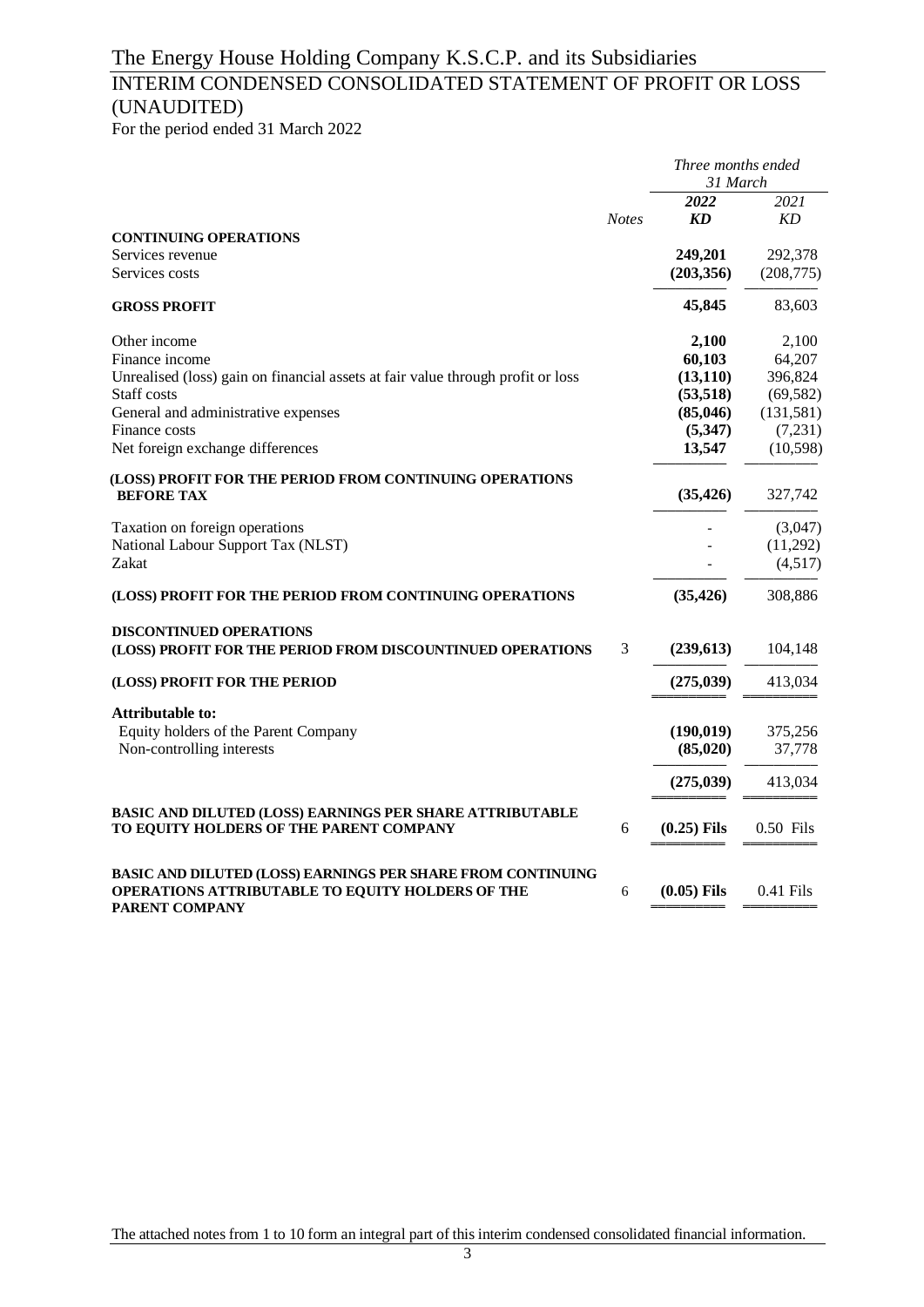## INTERIM CONDENSED CONSOLIDATED STATEMENT OF COMPREHENSIVE INCOME (UNAUDITED)

For the period ended 31 March 2022

|                                                                                                                                             | Three months ended<br>31 March |                            |
|---------------------------------------------------------------------------------------------------------------------------------------------|--------------------------------|----------------------------|
|                                                                                                                                             | 2022<br>KD                     | 2021<br>KD                 |
| (LOSS) PROFIT FOR THE PERIOD                                                                                                                | (275, 039)                     | 413,034                    |
| Other comprehensive income (loss)<br>Other comprehensive income (loss) that may be reclassified to profit or loss in<br>subsequent periods: |                                |                            |
| Net exchange differences on translation of foreign operations                                                                               | 113,145                        | (3,069,361)                |
| Net other comprehensive income (loss) that may be reclassified to profit or loss in<br>subsequent periods                                   | 113,145                        | (3,069,361)                |
| Other comprehensive income that will not be reclassified to profit or loss in the<br>subsequent periods:                                    |                                |                            |
| Fair value gain on equity instruments designated at fair value through other<br>comprehensive income                                        | 7,790                          | 35,321                     |
| Net other comprehensive income that will not be reclassified to profit or loss in<br>subsequent periods                                     | 7,790                          | 35,321                     |
| Total other comprehensive income (loss) for the period                                                                                      | 120,935                        | (3,034,040)                |
| <b>TOTAL COMPREHENSIVE LOSS FOR THE PERIOD</b>                                                                                              | (154, 104)                     | (2,621,006)                |
| <b>Attributable to:</b>                                                                                                                     |                                |                            |
| Equity holders of the Parent Company<br>Non-controlling interests                                                                           | (80, 574)<br>(73,530)          | (1,560,998)<br>(1,060,008) |
|                                                                                                                                             | (154, 104)                     | (2,621,006)                |
|                                                                                                                                             |                                |                            |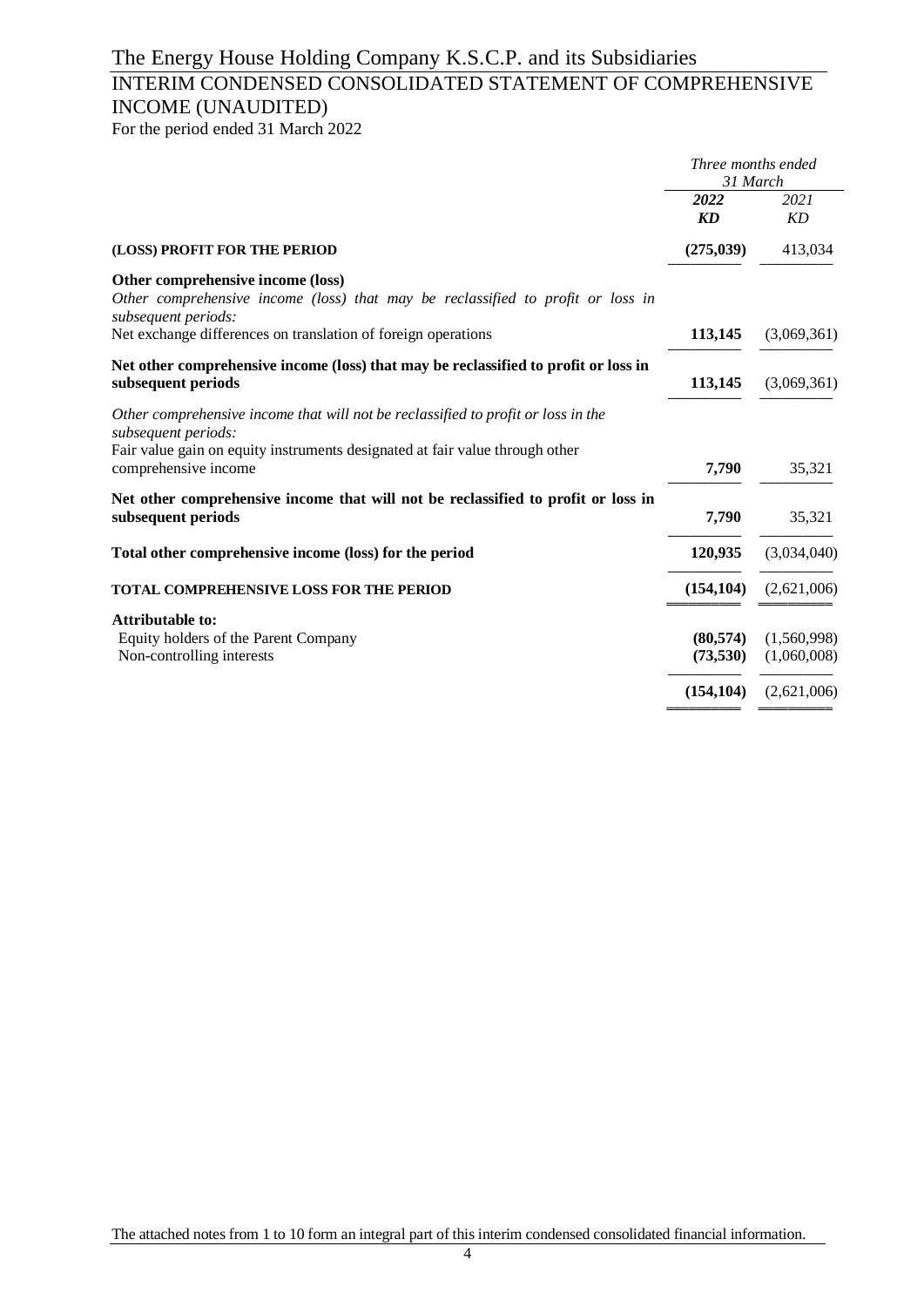# INTERIM CONDENSED CONSOLIDATED STATEMENT OF CHANGES IN EQUITY (UNAUDITED)

For the period ended 31 March 2022

|                                                                                  | Attributable to the equity holders of the Parent Company  |                               |                                   |                                             |                                |                                                     |                                                 |                                                           |                                    |                          |                                                 |                              |
|----------------------------------------------------------------------------------|-----------------------------------------------------------|-------------------------------|-----------------------------------|---------------------------------------------|--------------------------------|-----------------------------------------------------|-------------------------------------------------|-----------------------------------------------------------|------------------------------------|--------------------------|-------------------------------------------------|------------------------------|
|                                                                                  | <b>Share</b><br>capital<br>$\boldsymbol{K}\boldsymbol{D}$ | <b>Share</b><br>premium<br>KD | <b>Statutory</b><br>reserve<br>KD | Voluntary<br>reserve<br>$\boldsymbol{K\!D}$ | <b>Other</b><br>reserves<br>KD | Foreign<br>currency<br>translation<br>reserve<br>KD | Fair value<br>reserve<br>$\mathbf{K}\mathbf{D}$ | Reserves of a<br>disposal<br>group held<br>for sale<br>KD | <b>Accumulated</b><br>losses<br>KD | Sub-total<br><b>KD</b>   | $Non-$<br>controlling<br><i>interests</i><br>KD | <b>Total</b><br>equity<br>KD |
| As at 1 January 2022<br>(Audited)<br>Loss for the period                         | 75,000,000                                                | 193,550                       | 472,723                           | 314,957                                     | (700, 997)                     | 712,484                                             |                                                 | (11,759,446)                                              | (44, 228, 238)<br>(190, 019)       | 20,005,033<br>(190, 019) | 1,398,283<br>(85, 020)                          | 21,403,316<br>(275, 039)     |
| Other comprehensive<br>income for the period                                     |                                                           |                               |                                   |                                             |                                | 104,440                                             | 5,005                                           |                                                           |                                    | 109,445                  | 11,490                                          | 120,935                      |
| Total comprehensive<br>income (loss) for the period<br>Transfer to reserves of a |                                                           |                               |                                   |                                             |                                | 104,440                                             | 5,005                                           |                                                           | (190, 019)                         | (80, 574)                | (73,530)                                        | (154, 104)                   |
| disposal group held for sale                                                     |                                                           |                               |                                   |                                             |                                | (28,319)                                            | (5,005)                                         | 33,324                                                    |                                    |                          |                                                 |                              |
| As at 31 March 2022                                                              | 75,000,000                                                | 193,550                       | 472,723                           | 314,957                                     | (700, 997)                     | 788,605                                             | $\sim$                                          | (11, 726, 122)                                            | (44, 418, 257)                     | 19,924,459               | 1,324,753                                       | 21,249,212                   |
| As at 1 January 2021<br>Profit for the period<br>Other comprehensive (loss)      | 75,000,000                                                | 193,550                       | 472,723                           | 314,957                                     | (700, 997)                     | (8,385,121)                                         | 160,473                                         |                                                           | (45, 926, 178)<br>375,256          | 21,129,407<br>375,256    | 1,905,646<br>37,778                             | 23,035,053<br>413,034        |
| income for the period                                                            |                                                           |                               |                                   |                                             | $\overline{\phantom{a}}$       | (1,958,948)                                         | 22,694                                          |                                                           |                                    | (1,936,254)              | (1,097,786)                                     | (3,034,040)                  |
| Total comprehensive (loss)<br>income for the period<br>Hyperinflation adjustment |                                                           |                               |                                   |                                             |                                | (1,958,948)                                         | 22,694                                          |                                                           | 375,256<br>55,469                  | (1,560,998)<br>55,469    | (1,060,008)<br>30,864                           | (2,621,006)<br>86,333        |
| As at 31 March 2021                                                              | 75,000,000                                                | 193,550                       | 472,723                           | 314,957                                     | (700, 997)                     | (10, 344, 069)                                      | 183,167                                         |                                                           | (45, 495, 453)                     | 19,623,878               | 876,502                                         | 20,500,380                   |
|                                                                                  |                                                           |                               |                                   |                                             |                                |                                                     |                                                 |                                                           |                                    |                          |                                                 |                              |

The attached notes from 1 to 10 form an integral part of this interim condensed consolidated financial information.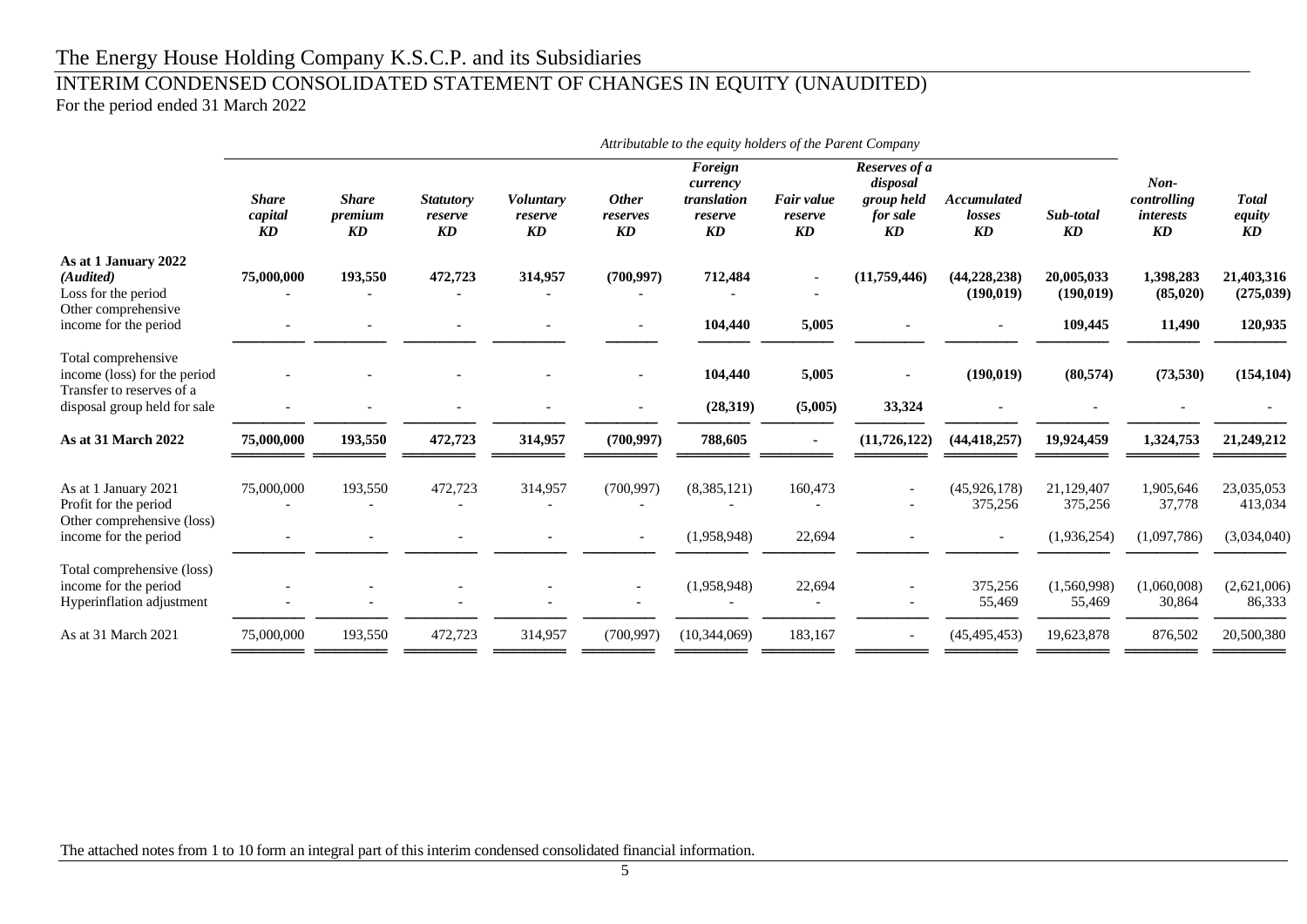## INTERIM CONDENSED CONSOLIDATED STATEMENT OF CASH FLOWS (UNAUDITED)

For the period ended 31 March 2022

|                                                                                    |              | Three months ended<br>31 March |                          |  |
|------------------------------------------------------------------------------------|--------------|--------------------------------|--------------------------|--|
|                                                                                    | <b>Notes</b> | 2022<br>KD                     | 2021<br>KD               |  |
| <b>OPERATING ACTIVITIES</b>                                                        |              |                                |                          |  |
| (Loss) profit before tax from continuing operations                                |              | (35, 426)                      | 327,742                  |  |
| (Loss) profit before tax from discontinuing operations                             |              | (353, 115)                     | 100,551                  |  |
| Adjustments to reconcile (loss) profit before tax to net cash flows:               |              |                                |                          |  |
| Finance income                                                                     |              | (60, 103)                      | (64,207)                 |  |
| Unrealised loss (gain) on financial assets at fair value through profit or<br>loss |              | 13,110                         | (396, 824)               |  |
| Employees' end of service benefits provided                                        |              | 53,254                         | 5,139                    |  |
| Depreciation of property and equipment                                             |              | 4,363                          | 5,364                    |  |
| Depreciation of right-of-use assets                                                |              | 12,184                         | 17,058                   |  |
| Finance costs                                                                      |              | 5,349                          | 12,720                   |  |
| Net foreign exchange differences                                                   |              | (89, 891)                      | (443,315)                |  |
| Monetary loss from hyperinflation                                                  | 3            | 1,019                          | 93,239                   |  |
|                                                                                    |              | (449, 256)                     | (342, 533)               |  |
| Working capital changes:                                                           |              |                                |                          |  |
| Inventories                                                                        |              | (28, 519)                      | 75,279                   |  |
| Trade and other receivables<br>Trade and other payables                            |              | (327,992)<br>(9,214)           | 2,234,023<br>(1,897,858) |  |
|                                                                                    |              |                                |                          |  |
| Net cash flows (used in) from operating activities                                 |              | (814,981)                      | 68,911                   |  |
| <b>INVESTING ACTIVITIES</b>                                                        |              |                                |                          |  |
| Purchase of property and equipment                                                 |              | (3,930)                        | (28,039)                 |  |
| Proceeds from sale of property and equipment                                       |              | 440                            | 706                      |  |
| Finance income received                                                            |              | 60,637                         | 110,336                  |  |
| Net movement in restricted bank balances and deposits                              |              | (19)                           | 725                      |  |
| Net cash flows from investing activities                                           |              | 57,128                         | 83,728                   |  |
| <b>FINANCING ACTIVITIES</b>                                                        |              |                                |                          |  |
| Finance costs paid                                                                 |              |                                | (5,488)                  |  |
| Proceeds from murabaha payables                                                    |              |                                | 49,752                   |  |
| Payment of lease liabilities                                                       |              | (5,850)                        | (5,850)                  |  |
| Net cash flows (used in) from financing activities                                 |              | (5,850)                        | 38,414                   |  |
| Effect of foreign currency translation and hyperinflation adjustments              |              | 103,308                        | (1,495,563)              |  |
| NET DECREASE IN CASH AND CASH EQUIVALENTS                                          |              | (660, 395)                     | (1,304,510)              |  |
| Cash and cash equivalents as at 1 January                                          |              | 16,401,537                     | 17, 131, 475             |  |
| CASH AND CASH EQUIVALENTS AS AT 31 MARCH                                           | 4            | 15,741,142                     | 15,826,965               |  |

The attached notes from 1 to 10 form an integral part of this interim condensed consolidated financial information.

═════════════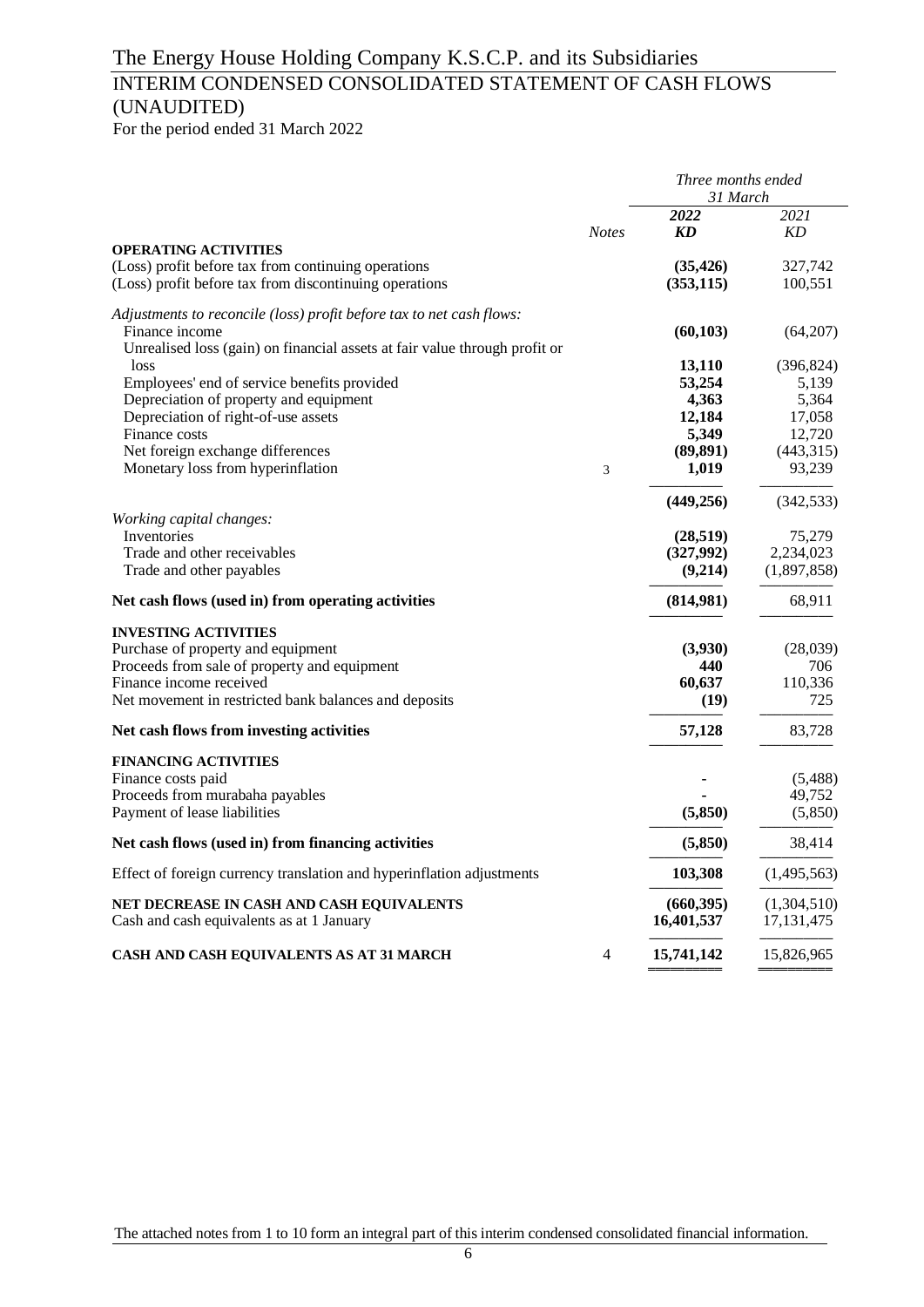#### **1 CORPORATE INFORMATION**

The interim condensed consolidated financial information of The Energy House Holding Company K.S.C.P. (the "Parent Company") and its subsidiaries (collectively, the "Group") for the three months ended 31 March 2022 was authorised for issue in accordance with a resolution of the board of directors of the Parent Company on 12 May 2022.

The consolidated financial statements of the Group for the year ended 31 December 2021 are yet to be approved in the annual general assembly meeting (AGM) of the shareholders of the Parent Company. No dividends were proposed to be distributed for the year ended 31 December 2021.

The Energy House Holding Company K.S.C.P. (the "Parent Company") is a Kuwaiti shareholding company registered and incorporated in the State of Kuwait under commercial registration no. 68770 dated 30 July 1996. The Company's shares were listed on Boursa Kuwait on 23 May 2005.

The Parent Company's head office is located at Al-Enmaa Tower, Mirqab, 14<sup>th</sup> floor, Kuwait City and its registered postal address is P.O. Box 21909, Safat 13080, State of Kuwait.

The Parent Company's principal activities are, as follows:

- $\triangleright$  Ownership of shares of Kuwaiti or foreign shareholding companies or companies with limited liability, or establishing, managing, lending and sponsoring such companies;
- $\blacktriangleright$  Financing and sponsoring entities in which the Company has an ownership interest of not less than 20%;
- $\triangleright$  Owning industrial rights such as patents, industrial trademarks, sponsoring foreign companies or any other related industrial rights and leasing such as rights for the benefit of the Company inside or outside the State of Kuwait;
- Owing portables and real-estates to promote its activities in permissible limits according to the law; and
- Utilising available financial surplus of the Company by investing them in portfolios managed by specialized companies.

The Group carries out its activities in accordance with Islamic Sharīʿa principles as approved by the Group's Fatwa and Sharīʿa Supervisory Board.

The Parent Company is a subsidiary of Development Enterprise Holding Company K.S.C. (Closed) ("DEH") (the "Intermediary Parent Company"), a subsidiary of Kuwait Finance House K.S.C.P. (the "Ultimate Parent Company").

#### **2 BASIS OF PREPARATION AND CHANGES TO THE GROUP'S ACCOUNTING POLICIES**

#### **2.1. Basis of preparation**

The interim condensed consolidated financial information for the three months ended 31 March 2022 has been prepared in accordance with IAS 34 *Interim Financial Reporting*. The Group has prepared the interim condensed consolidated financial information on the basis that it will continue to operate as a going concern. The Directors consider that there are no material uncertainties that may cast doubt significant doubt over this assumption. They have formed a judgement that there is a reasonable expectation that the Group has adequate resources to continue in operational existence for the foreseeable future, and not less than 12 months from the end of the reporting period.

The interim condensed consolidated financial information do not include all the information and disclosures required in the annual consolidated financial statements, and should be read in conjunction with the Group's annual consolidated financial statements as at 31 December 2021.

#### **2.2 New standards, interpretations, and amendments adopted by the Group**

The accounting policies adopted in the preparation of the interim condensed consolidated financial information are consistent with those followed in the preparation of the Group's annual consolidated financial statements for the year ended 31 December 2021, except for the adoption of new standards effective as of 1 January 2022. The Group has not early adopted any standard, interpretation or amendment that has been issued but is not yet effective.

Several amendments and interpretations apply for the first time in 2022, but do not have an impact on the interim condensed consolidated financial information of the Group.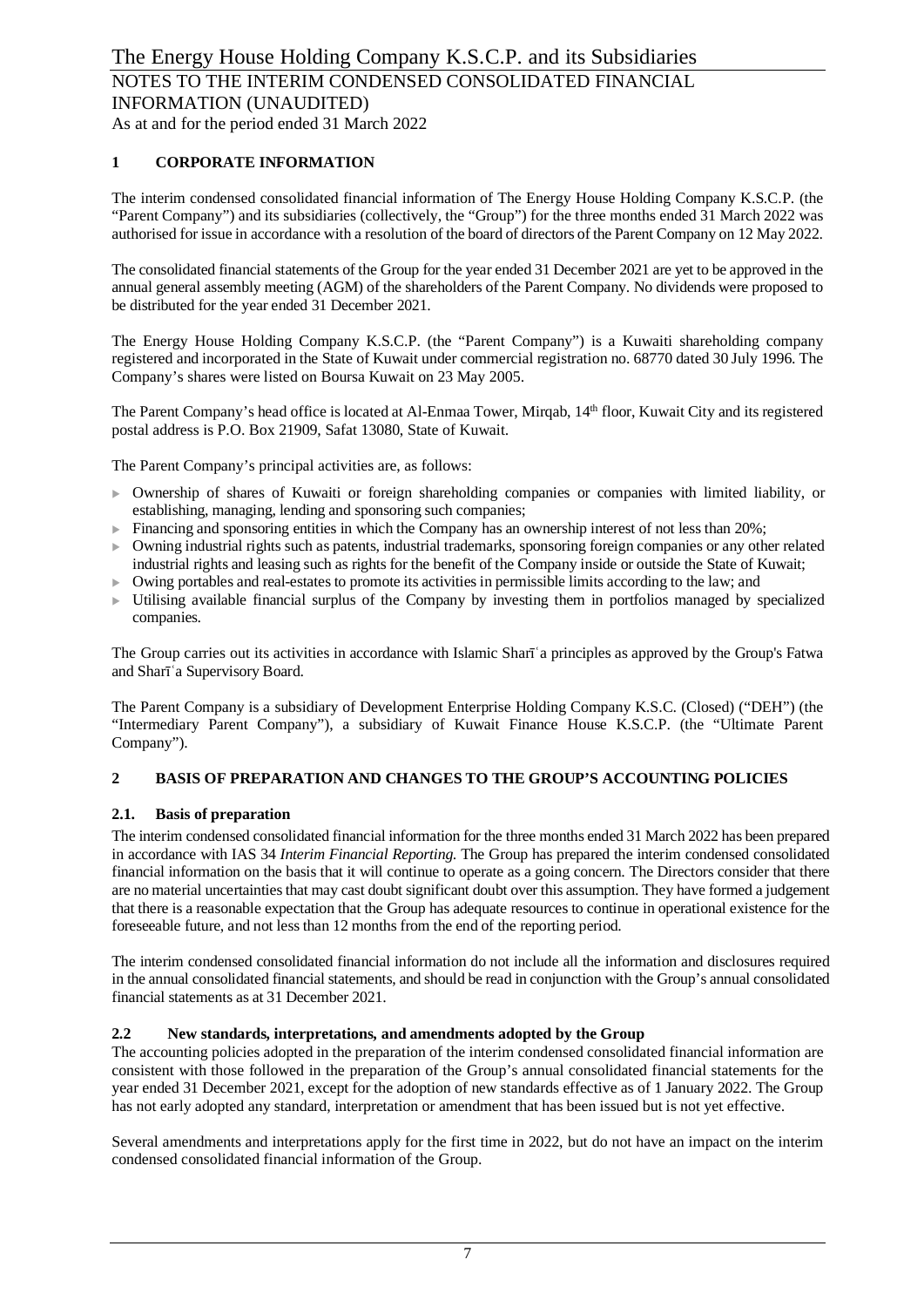As at and for the period ended 31 March 2022

#### **2 BASIS OF PREPARATION AND CHANGES TO THE GROUP'S ACCOUNTING POLICIES (continued)**

#### **2.2 New standards, interpretations, and amendments adopted by the Group (continued)**

#### **Onerous Contracts – Costs of Fulfilling a Contract – Amendments to IAS 37**

An onerous contract is a contract under which the unavoidable costs (i.e., the costs that the Group cannot avoid because it has the contract) of meeting the obligations under the contract exceed the economic benefits expected to be received under it.

The amendments specify that when assessing whether a contract is onerous or loss-making, an entity needs to include costs that relate directly to a contract to provide goods or services include both incremental costs (e.g., the costs of direct labour and materials) and an allocation of costs directly related to contract activities (e.g., depreciation of equipment used to fulfil the contract as well as costs of contract management and supervision). General and administrative costs do not relate directly to a contract and are excluded unless they are explicitly chargeable to the counterparty under the contract.

The Group applied the amendments to the contracts for which it had not fulfilled all of its obligations at the beginning of the reporting period.

These amendments had no impact on the interim condensed consolidated financial information as the Group had not identified any contracts as being onerous as the unavoidable costs under the contracts, which were the costs of fulfilling them, comprised only incremental costs directly related to the contracts.

#### **Reference to the Conceptual Framework – Amendments to IFRS 3**

The amendments replace a reference to a previous version of the IASB's Conceptual Framework with a reference to the current version issued in March 2018 without significantly changing its requirements.

The amendments add an exception to the recognition principle of IFRS 3 Business Combinations to avoid the issue of potential 'day 2' gains or losses arising for liabilities and contingent liabilities that would be within the scope of IAS 37 Provisions, Contingent Liabilities and Contingent Assets or IFRIC 21 Levies, if incurred separately. The exception requires entities to apply the criteria in IAS 37 or IFRIC 21, respectively, instead of the Conceptual Framework, to determine whether a present obligation exists at the acquisition date.

The amendments also add a new paragraph to IFRS 3 to clarify that contingent assets do not qualify for recognition at the acquisition date.

These amendments had no impact on the interim condensed consolidated financial information of the Group as there were no contingent assets, liabilities and contingent liabilities within the scope of these amendments arisen during the period.

#### **Property, Plant and Equipment: Proceeds before Intended Use – Amendments to IAS 16**

The amendment prohibits entities from deducting from the cost of an item of property, plant and equipment, any proceeds of the sale of items produced while bringing that asset to the location and condition necessary for it to be capable of operating in the manner intended by management. Instead, an entity recognises the proceeds from selling such items, and the costs of producing those items, in profit or loss.

These amendments had no impact on the interim condensed consolidated financial information of the Group as there were no sales of such items produced by property, plant and equipment made available for use on or after the beginning of the earliest period presented.

#### **IFRS 1 First-time Adoption of International Financial Reporting Standards – Subsidiary as a first-time adopter**

The amendment permits a subsidiary that elects to apply paragraph D16(a) of IFRS 1 to measure cumulative translation differences using the amounts reported in the parent's consolidated financial statements, based on the parent's date of transition to IFRS, if no adjustments were made for consolidation procedures and for the effects of the business combination in which the parent acquired the subsidiary. This amendment is also applied to an associate or joint venture that elects to apply paragraph D16(a) of IFRS 1.

These amendments had no impact on the interim condensed consolidated financial information of the Group as it is not a first-time adopter.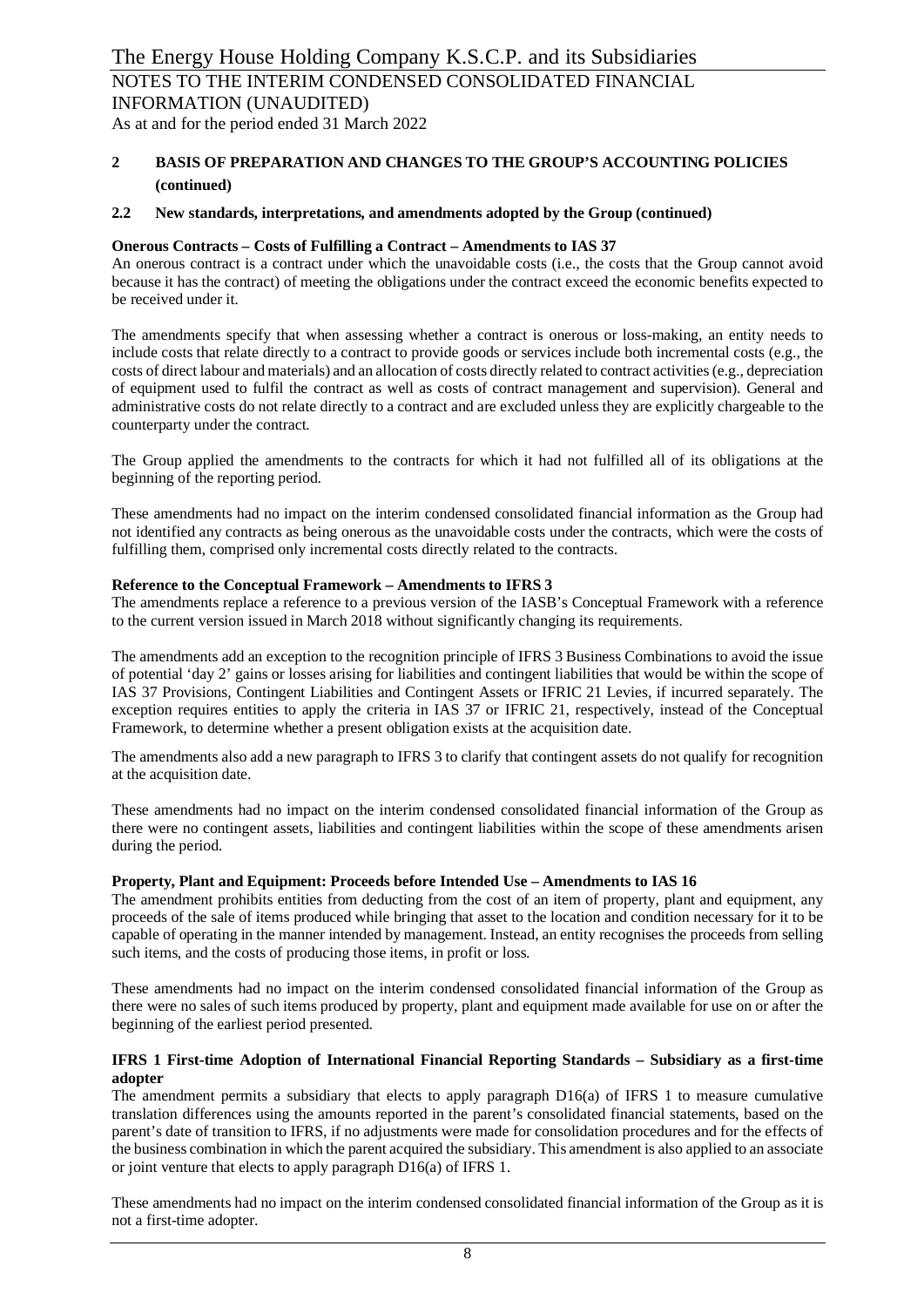INFORMATION (UNAUDITED)

As at and for the period ended 31 March 2022

#### **2 BASIS OF PREPARATION AND CHANGES TO THE GROUP'S ACCOUNTING POLICIES (continued)**

#### **2.2 New standards, interpretations, and amendments adopted by the Group (continued)**

#### **IFRS 9 Financial Instruments – Fees in the '10 per cent' test for derecognition of financial liabilities**

The amendment clarifies the fees that an entity includes when assessing whether the terms of a new or modified financial liability are substantially different from the terms of the original financial liability. These fees include only those paid or received between the borrower and the lender, including fees paid or received by either the borrower or lender on the other's behalf. There is no similar amendment proposed for IAS 39 Financial Instruments: Recognition and Measurement.

These amendments had no impact on the interim condensed consolidated financial information of the Group as there were no modifications of the Group's financial instruments during the period.

#### **3 DISCONTINUED OPERATIONS**

During the previous year, the Group publicly announced that the Parent Company had signed a sale and purchase agreement (SPA) to sell its entire equity interest of 64.25% in its subsidiary, Higleig Petroleum Services and Investment Company Ltd. The sale of subsidiary is expected to be completed within a year from the date of classification. Accordingly, the subsidiary has been classified as a disposal group held for sale and as a discontinued operation.

The results of the subsidiary for the period are presented as below:

|                                                                                                                          | <b>Three months</b><br>ended 31<br><b>March 2022</b><br>KD | Three months<br>ended 31<br>March 2021<br><b>KD</b> |
|--------------------------------------------------------------------------------------------------------------------------|------------------------------------------------------------|-----------------------------------------------------|
| Contract revenue                                                                                                         | 672,197                                                    | 296,096                                             |
| Contract costs                                                                                                           | (620, 161)                                                 | (331,608)                                           |
|                                                                                                                          | 52,036                                                     | (35,512)                                            |
| Other income                                                                                                             | 2,554                                                      | 4,538                                               |
| Share of results of associates                                                                                           |                                                            |                                                     |
| General and administration expenses                                                                                      | (79, 284)                                                  | (97, 573)                                           |
| Staff costs                                                                                                              | (403, 550)                                                 | (126,087)                                           |
| Finance costs                                                                                                            | (196)                                                      | (5,489)                                             |
| Net foreign exchange differences                                                                                         | 76,344                                                     | 453,913                                             |
| Monetary loss from hyperinflation**                                                                                      | (1,019)                                                    | (93,239)                                            |
| (LOSS) PROFIT FOR THE PERIOD BEFORE TAX FROM DISCONTINUED                                                                |                                                            |                                                     |
| <b>OPERATIONS</b>                                                                                                        | (353, 115)                                                 | 100,551                                             |
| Taxation on foreign operations                                                                                           | 113,502                                                    | 3,597                                               |
| (LOSS) PROFIT FOR THE PERIOD AFTER TAX FROM DISCONTINUED                                                                 |                                                            |                                                     |
| <b>OPERATIONS</b>                                                                                                        | (239, 613)                                                 | 104,148                                             |
| <b>Attributable to:</b>                                                                                                  |                                                            |                                                     |
| Equity holders of the Parent Company                                                                                     | (153, 951)                                                 | 66,915                                              |
| Non-controlling interests                                                                                                | (85, 662)                                                  | 37,233                                              |
|                                                                                                                          | (239, 613)                                                 | 104,148                                             |
| BASIC AND DILUTED (LOSS) EARNINGS PER SHARE FROM DISCONTINUED<br>OPERATIONS ATTRIBUTABLE TO EQUITY HOLDERS OF THE PARENT |                                                            |                                                     |
| <b>COMPANY</b>                                                                                                           | $(0.21)$ fils                                              | $0.09$ fils                                         |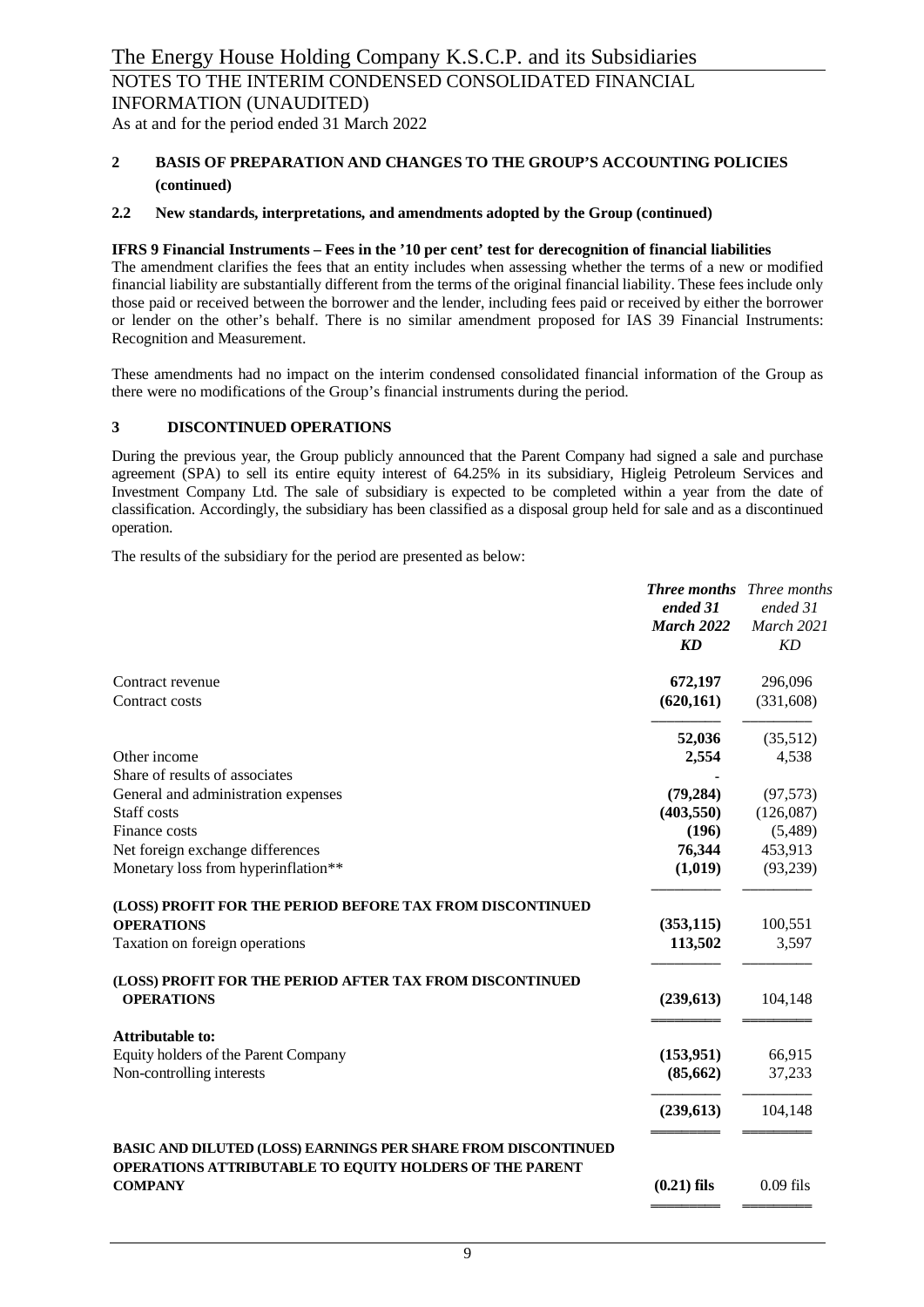#### NOTES TO THE INTERIM CONDENSED CONSOLIDATED FINANCIAL INFORMATION (UNAUDITED)

As at and for the period ended 31 March 2022

#### **3 DISCONTINUED OPERATIONS (continued)**

The major classes of assets and liabilities of the subsidiary classified as held for sale as at 31 March 2022 are as follows: *31 March*

|                                                                           | э1 мигсп       |
|---------------------------------------------------------------------------|----------------|
|                                                                           | 2022           |
|                                                                           | <b>KD</b>      |
| <b>Assets</b>                                                             |                |
| Property and equipment                                                    | 315,194        |
| Investment property                                                       | 2,358,720      |
| Investment in associates                                                  | 25,497         |
| Financial assets available for sale                                       | 47,589         |
| Inventories                                                               | 60,127         |
| Trade and other receivables (net of an allowance for ECL of KD 1,121,157) | 2,387,403      |
| Cash and cash equivalents                                                 | 952,556        |
| Assets held for sale                                                      | 6,147,086      |
| <b>Liabilities</b>                                                        |                |
| Provision for end of service indemnity                                    | 57,218         |
| Trade and other payables                                                  | 1,894,064      |
| Liabilities directly associated with assets held for sale                 | 1,951,282      |
| Net assets directly associated with assets held for sale                  | 4,195,804      |
| Amounts included in equity:                                               |                |
| Foreign currency translation reserve                                      | (11,920,560)   |
| Fair value reserve of equity instruments designated as FVOCI              | 194,438        |
| Reserves of disposal group held for sale                                  | (11, 726, 122) |
|                                                                           |                |

The presentation requirements for disposal groups classified as held for sale at the end of the reporting period do not apply retrospectively. The comparative interim condensed consolidated statement of financial position for any previous periods are therefore not re-presented.

The net cashflows incurred by the subsidiary classified as held for sale are as follows:

|                                     | 31 March<br>2022<br>KD               | 31 March<br>2021<br>KD               |
|-------------------------------------|--------------------------------------|--------------------------------------|
| Operating<br>Investing<br>Financing | (2,182,535)<br>(31,201)<br>(15, 021) | (1,613,540)<br>(10, 802)<br>(15,824) |
| Net cash outflow                    | (2,228,757)                          | (1,640,166)                          |

\*\*The subsidiary classified as disposal group held for sale operates in the hyperinflationary economy of Sudan. IAS 29 requires that financial statements prepared in the currency of a hyperinflationary economy be stated in terms of a measuring unit current at the statement of financial position date and that corresponding figures for previous periods be stated in the same terms to the latest statement of financial position date. This has been applied in Higleig, a subsidiary, and the restatement has been calculated by means of conversion factors derived from the Consumer Price Index (CPI) provided by the Central Bank of Sudan (CBOS) or International Monetary Fund (IMF). The conversion factors used to restate the financial statements of the subsidiary are, as follows: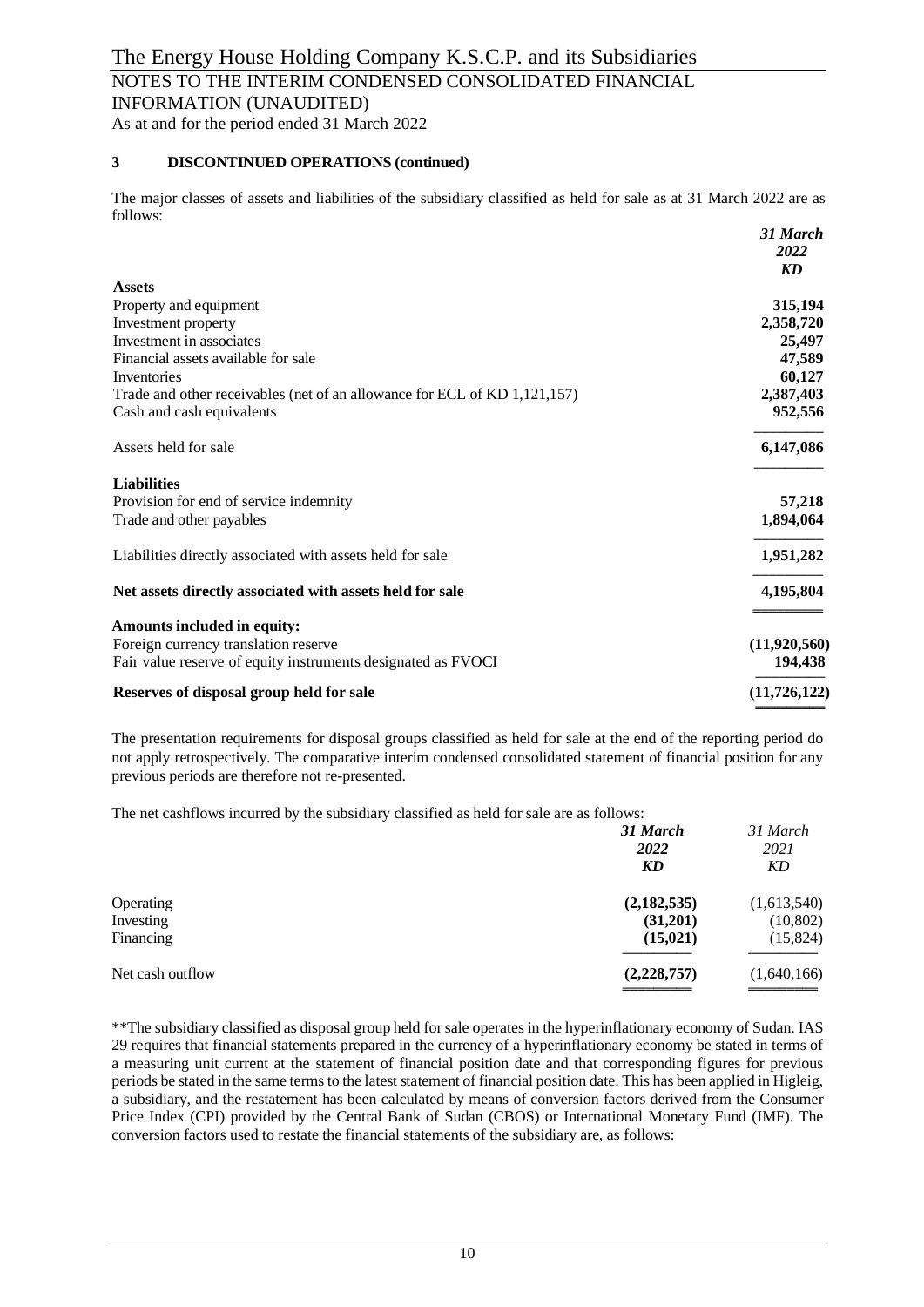As at and for the period ended 31 March 2022

#### **3 DISCONTINUED OPERATIONS (continued)**

|                  | <b>Index</b> | <b>Conversion</b><br>Factor |
|------------------|--------------|-----------------------------|
| 31 March 2022    | 18,973.514   | 1.000                       |
| 31 December 2021 | 18,973.514   | 1.158                       |
| 31 December 2020 | 6,745.800    | 1.706                       |
| 31 December 2019 | 2,159.900    | 1.103                       |
| 31 December 2018 | 1.415.705    | 1.224                       |
| 31 December 2017 | 832.926      | 1.106                       |
| 31 December 2016 | 617.400      | 1.101                       |
| 31 December 2015 | 521.800      | 1.081                       |
| 31 December 2014 | 428.300      | 1.151                       |
| 31 December 2013 | 314.826      | 1.198                       |
| 31 December 2012 | 262.793      | 1.444                       |
| 31 December 2011 | 181.944      | 1.189                       |
| 31 December 2010 | 153.043      | 1.000                       |
|                  |              |                             |

The above-mentioned restatement has been accounted for as follows:

- i. Financial statements prepared in the currency of a hyperinflationary economy are stated after applying the measuring unit current at the statement of financial position date and corresponding figures for the previous period are stated on the same basis. Monetary assets and liabilities are not restated because they are already expressed in terms of the monetary unit current at the statement of financial position date. Monetary items are money held and items to be recovered or paid in money;
- ii. Non-monetary assets and liabilities that are not carried at amounts current at the statement of financial position date and components of shareholders' equity are restated by applying the relevant conversion factors;
- iii. Comparative financial statements are restated using general inflation indices in terms of the measuring unit current at the statement of financial position date. Investment property and financial assets held through other comprehensive income are indexed based on recent fair valuations. The resulting adjustments are taken directly to the interim condensed consolidated statement of changes in equity;
- iv. All items in the income statement are restated by applying the relevant quarterly average or year-end conversion factors; and
- v. The effect on the net monetary position of the Group is included in the interim condensed consolidated statement of income as a monetary gain or loss from hyperinflation*.*

The application of the IAS 29 restatement procedures has the effect of amending certain accounting policies at the subsidiary's level which are used in the preparation of the financial statements under the historical cost convention.

#### **The movement in assets and liabilities held for sale due to hyperinflation is, as follows:**

|                                        |           | (Audited)   |          |
|----------------------------------------|-----------|-------------|----------|
|                                        | 31 March  | 31 December | 31 March |
|                                        | 2022      | 2021        | 2021     |
|                                        | <b>KD</b> | KD          | KD       |
| Property and equipment                 | (60, 384) | 161,887     | (9,891)  |
| Other impact on profit or loss and OCI | 59,365    | (388, 184)  | 2,985    |
|                                        | (1,019)   | (226, 297)  | (6,906)  |
|                                        |           |             |          |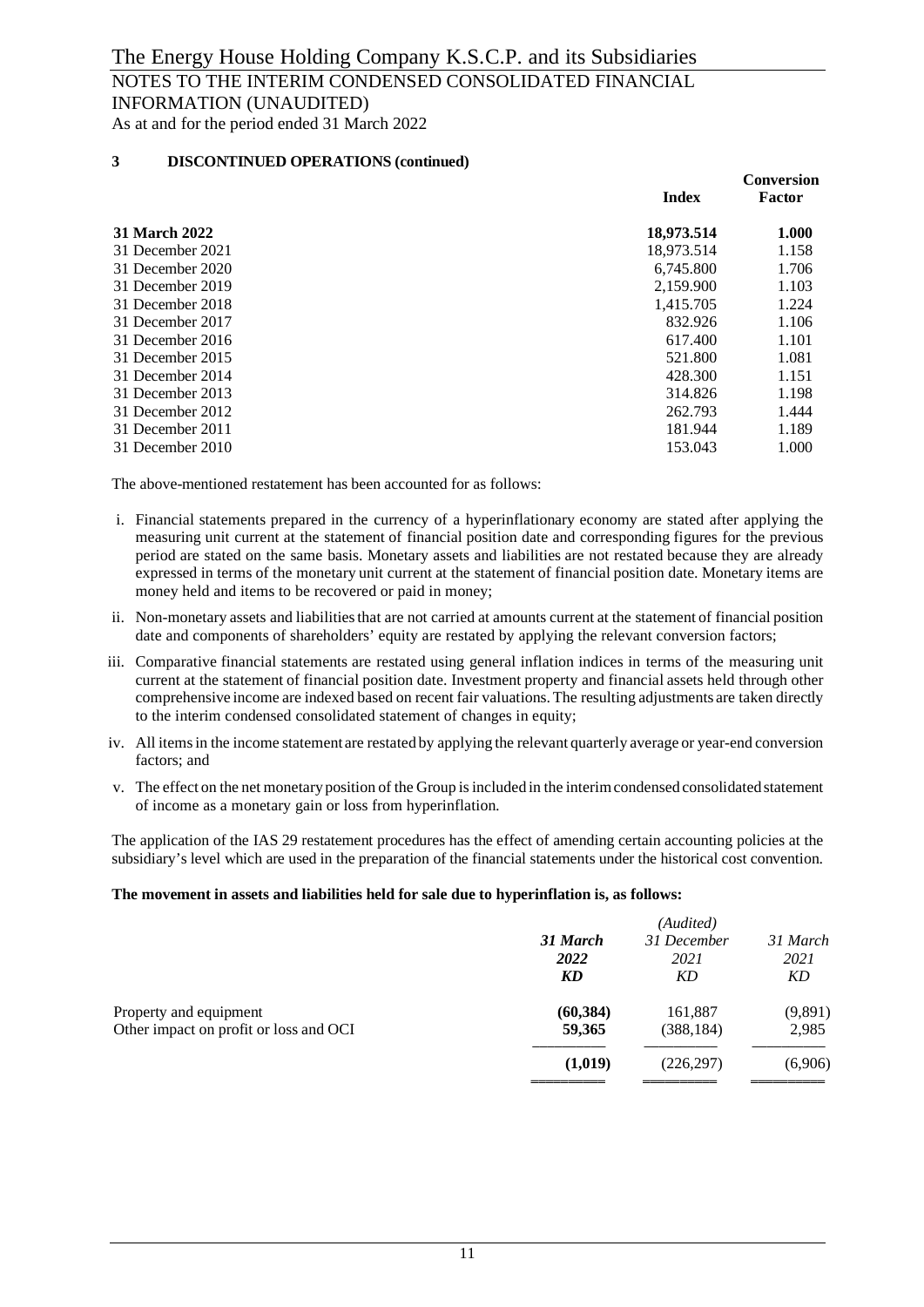#### NOTES TO THE INTERIM CONDENSED CONSOLIDATED FINANCIAL INFORMATION (UNAUDITED)

As at and for the period ended 31 March 2022

#### **3 DISCONTINUED OPERATIONS (continued)**

#### **Statement of changes in equity:**

|           | (Audited)   |                       |
|-----------|-------------|-----------------------|
| 31 March  | 31 December | 31 March              |
| 2022      | 2021        | 2021                  |
| KD        | KD          | KD                    |
|           |             |                       |
|           |             | 55,469                |
|           | 92,506      | 30,864                |
|           | 258,758     | 86,333                |
|           |             |                       |
|           | (Audited)   |                       |
| 31 March  | 31 December | 31 March              |
| 2022      | 2021        | 2021                  |
| <b>KD</b> | KD          | KD                    |
|           |             | (59,906)              |
| (364)     | (173, 407)  | (33,333)              |
| (1,019)   | (485, 055)  | (93, 239)             |
| (1,019)   | (226, 297)  | (6,906)               |
|           | (655)       | 166,252<br>(311, 648) |

Subsequent to the reporting date, the Group has received the entire sales consideration relating to the sale of its subsidiary, Higleig Petroleum Services and Investment Company Ltd. which is classified as discontinued operations and disposal group held for sale as at the reporting date. The Parent Company is currently in the process of transferring the legal ownership of the subsidiary's shares to the buyer and appointment of the buyer's representatives on the Board of Directors of the subsidiary. However, the Parent Company and the buyer have signed a contract whereby the subsidiary's shares have been assigned to the buyer, including all the related rights and benefits associated with these shares.

#### **4 CASH AND CASH EQUIVALENTS**

For the purpose of the interim condensed consolidated statement of cash flows, cash and cash equivalents are comprised of the following:

|                                                                |            | (Audited)   |            |
|----------------------------------------------------------------|------------|-------------|------------|
|                                                                | 31 March   | 31 December | 31 March   |
|                                                                | 2022       | 2021        | 2021       |
|                                                                | KD         | KD          | KD         |
| Bank balances and cash                                         | 292,724    | 789,850     | 575,082    |
| Wakala deposits                                                | 14,500,000 | 14,500,000  | 15,256,000 |
| Cash and cash equivalents in the interim condensed             |            |             |            |
| consolidated statement of financial position                   | 14,792,724 | 15,289,850  | 15,831,082 |
| Bank balances and cash attributable to discontinued operations |            |             |            |
| (Note 3)                                                       | 952,556    | 1,115,806   |            |
| Restricted bank balances                                       | (4,138)    | (4,119)     | (4,117)    |
| Cash and cash equivalents in the interim condensed             |            |             |            |
| consolidated statement of cash flows                           | 15,741,142 | 16,401,537  | 15,826,965 |
|                                                                |            |             |            |

Restricted bank balances of KD 4,138 (31 December 2021: KD 4,119 and 31 March 2021: KD 4,117) represent margin deposits secured against bank facilities and are not available for day-to-day use by the Group.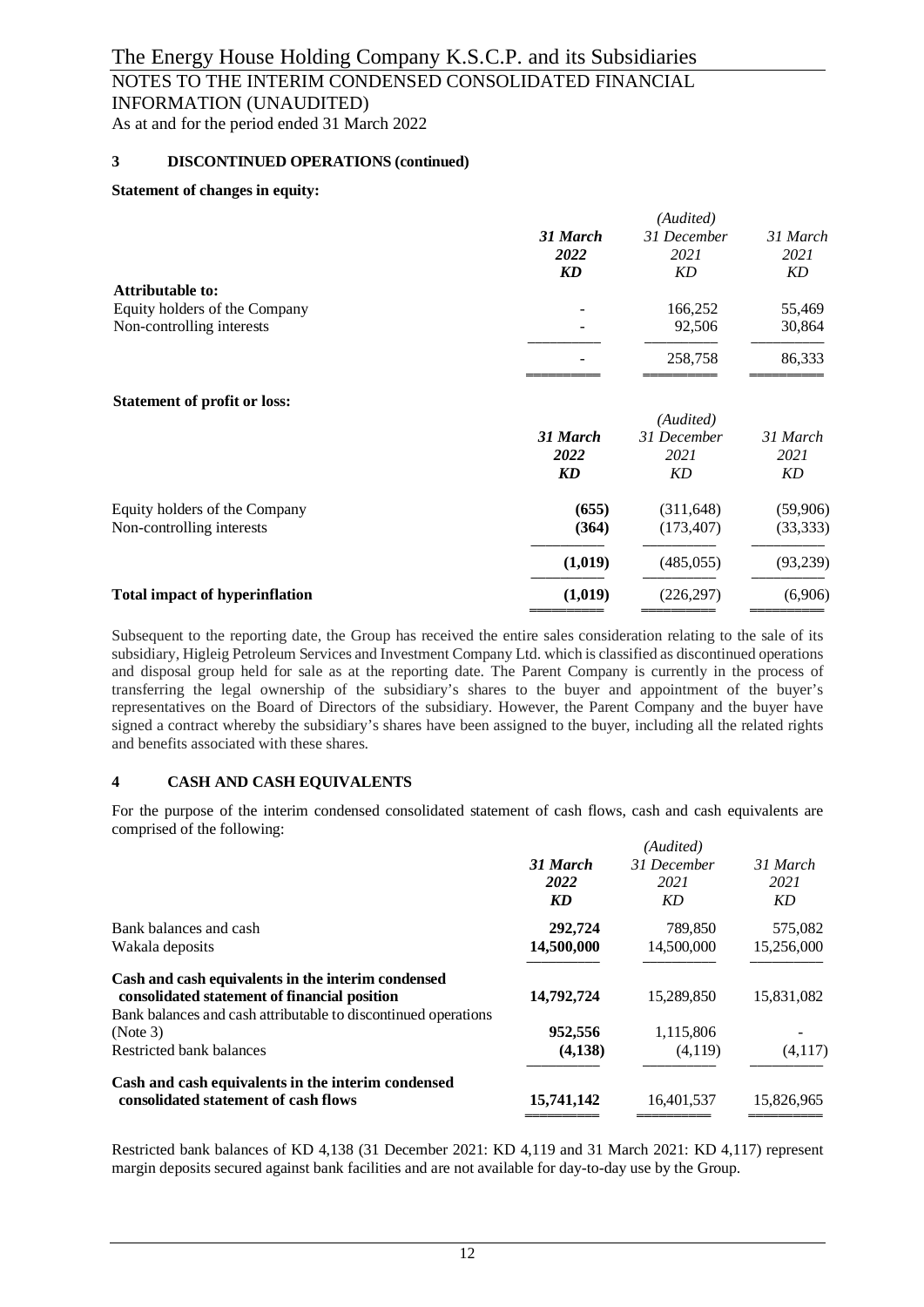As at and for the period ended 31 March 2022

#### **5 RELATED PARTY DISCLOSURES**

Related parties represent the major shareholders, associates, directors and key management personnel of the Group, and entities controlled, jointly controlled or significantly influenced by such parties. Pricing policies and terms of these transactions are approved by the Parent Company's management.

The following table provides the total amount of transactions that have been entered into with related parties during the three months ended 31 March 2022 and 2021, as well as balances with related parties as at 31 March 2022, 31 December 2021 and 31 March 2021:

|                                                                    | <b>Ultimate</b> | <i>Intermediary</i> |                     | <b>Other</b> | (Audited)          |          |
|--------------------------------------------------------------------|-----------------|---------------------|---------------------|--------------|--------------------|----------|
|                                                                    | <b>Parent</b>   | <b>Parent</b>       | related<br>31 March |              | 31 December        | 31 March |
|                                                                    | Company         | Company             | parties             | 2022         | 2021               | 2021     |
|                                                                    | KD              | KD                  | KD                  | KD           | KD                 | KD       |
| Interim condensed                                                  |                 |                     |                     |              |                    |          |
| consolidated statement of                                          |                 |                     |                     |              |                    |          |
| financial position                                                 |                 |                     |                     |              |                    |          |
| Trade and other receivables                                        |                 | 1,251,335           |                     | 1,251,335    | 903,797            | 242,071  |
| Cash and cash equivalents                                          | 117,010         |                     |                     | 117,010      | 658,167            | 835,051  |
| Trade and other payables                                           |                 |                     |                     |              |                    | 2,573    |
|                                                                    |                 |                     |                     |              | Three months ended |          |
|                                                                    |                 |                     |                     |              | 31 March           |          |
|                                                                    |                 |                     |                     |              | 2022               | 2021     |
|                                                                    |                 |                     |                     |              | KD                 | KD       |
| <b>Interim condensed consolidated statement of profit or loss:</b> |                 |                     |                     |              |                    |          |
| Finance income ("Ultimate Parent Company")                         |                 |                     |                     |              | 332                | 1,229    |

#### **Key management personnel:**

Key management personnel comprise of the Board of Directors and key members of management having authority and responsibility for planning, directing and controlling the activities of the Group.

The aggregate value of transactions and outstanding balances related to key management personnel were as follows:

|                                                                 |                 | Three months ended<br>31 March |  |  |
|-----------------------------------------------------------------|-----------------|--------------------------------|--|--|
|                                                                 | 2022<br>KD      | 2021<br>KD                     |  |  |
| Salaries and short-term benefits<br><b>Termination benefits</b> | 42,211<br>1,277 | 38,839<br>1,496                |  |  |
|                                                                 | 43,488          | 40,335                         |  |  |

The Board of Directors at the meeting held on 12 May 2022 did not propose any directors' remuneration (except for a remuneration of KD 9,000 to the independent board member) for the year ended 31 December 2021. This proposal is subject to approval by the shareholders at the AGM to be held on 19 May 2022.

#### **6 (LOSS) EARNINGS PER SHARE**

Basic (loss) earnings per share is calculated by dividing the (loss) profit for the period attributable to ordinary equity holders of the Parent Company by the weighted average number of ordinary shares outstanding during the period. Diluted (loss) earnings per share is calculated by dividing the (loss) profit for the period attributable to ordinary equity holders of the Parent Company by the weighted average number of ordinary shares outstanding during the period plus the weighted average number of ordinary shares that would be issued on conversion of all the dilutive potential ordinary shares into ordinary shares. As there are no dilutive instruments outstanding, basic and diluted (loss) earnings per share are identical.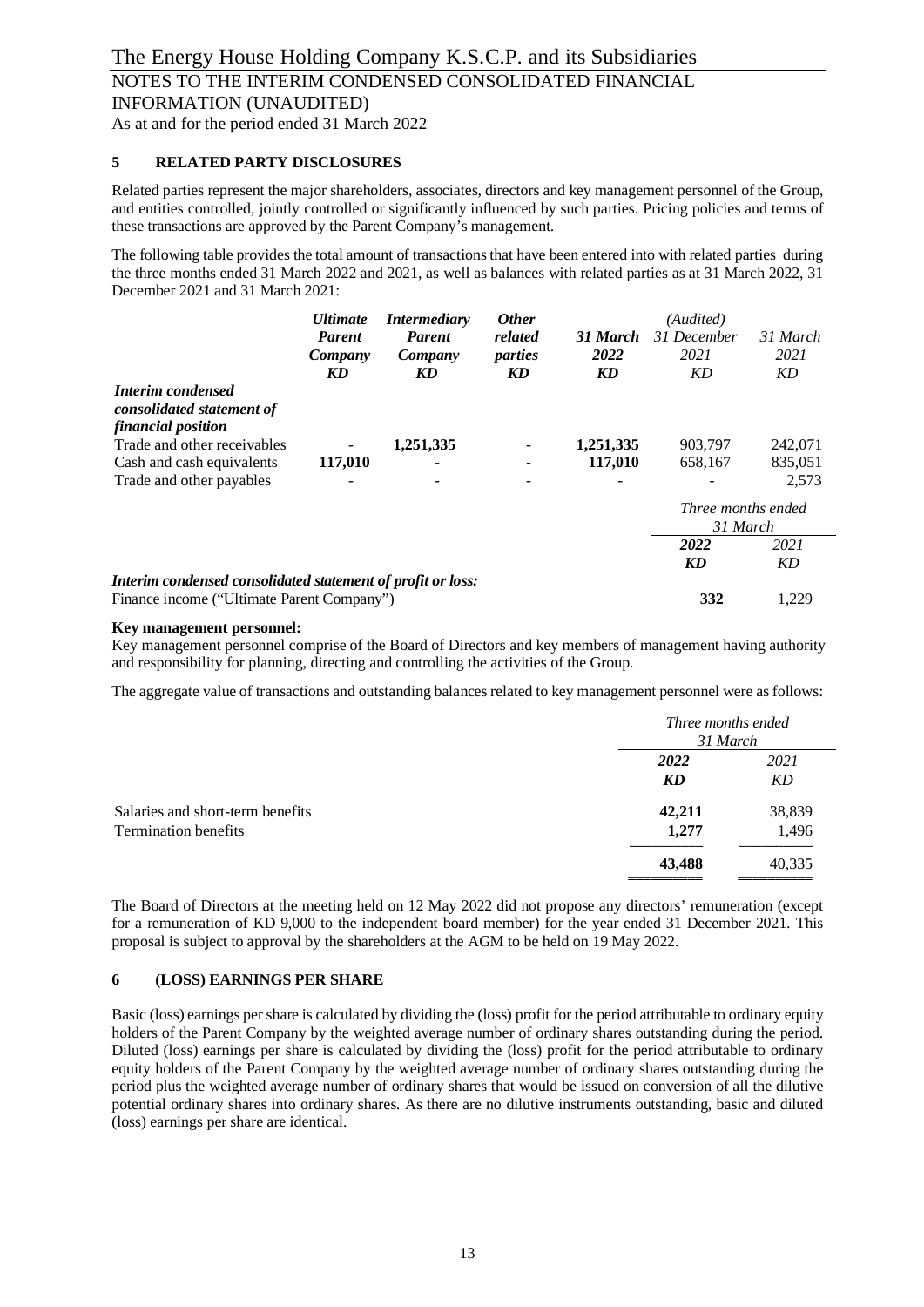#### NOTES TO THE INTERIM CONDENSED CONSOLIDATED FINANCIAL INFORMATION (UNAUDITED)

As at and for the period ended 31 March 2022

#### **6 (LOSS) EARNINGS PER SHARE (continued)**

|                                                                                                                             | <i>Three months ended</i><br>31 March |             |
|-----------------------------------------------------------------------------------------------------------------------------|---------------------------------------|-------------|
|                                                                                                                             | 2022                                  | 2021        |
| (Loss) profit for the period attributable to shareholders of the Parent Company (KD)<br>Continuing operations               | (36,068)                              | 308,341     |
| Discontinuing operations                                                                                                    | (153, 951)                            | 66,915      |
| (Loss) profit for the period attributable to shareholders of the Parent Company (KD)                                        | (190, 019)                            | 375,256     |
| Weighted average number of outstanding shares                                                                               | 750,000,000                           | 750,000,000 |
| Basic and diluted (loss) earnings per share attributable to equity holders of the<br>Parent Company (fils)                  | (0.25)                                | 0.50        |
| Basic and diluted (loss) earnings per share from continuing operations attributable<br>holders of the Parent Company (fils) | (0.05)                                | 0.41        |

There have been no transactions involving ordinary shares between the reporting date and the date of authorisation of this interim condensed consolidated financial information which would require the restatement of the (loss) earnings per share.

#### **7 FAIR VALUE MEASUREMENT OF FINANCIAL INSTRUMENTS**

#### *Fair value hierarchy*

All financial instruments for which fair value is recognised or disclosed are categorised within the fair value hierarchy, based on the lowest level input that is significant to the fair value measurement as a whole, as follows:

- $\triangleright$  Level 1 Quoted (unadjusted) market prices in active markets for identical assets or liabilities
- $\blacktriangleright$  Level 2 Valuation techniques for which the lowest level input that is significant to the fair value measurement is directly or indirectly observable
- $\triangleright$  Level 3 Valuation techniques for which the lowest level input that is significant to the fair value measurement is unobservable

For instruments that are recognised at fair value on a recurring basis, the Group determines whether transfers have occurred between levels in the hierarchy by re-assessing categorisation (based on the lowest level input that is significant to the fair value measurement as a whole) at the end of each reporting period.

There were no changes in the Group's valuation processes, valuation techniques, and types of inputs used in the fair value measurements during the period.

Set out below is the fair values of financial assets measured at fair value on a recurring basis as at 31 March 2022, 31 December 2021 and 31 March 2021: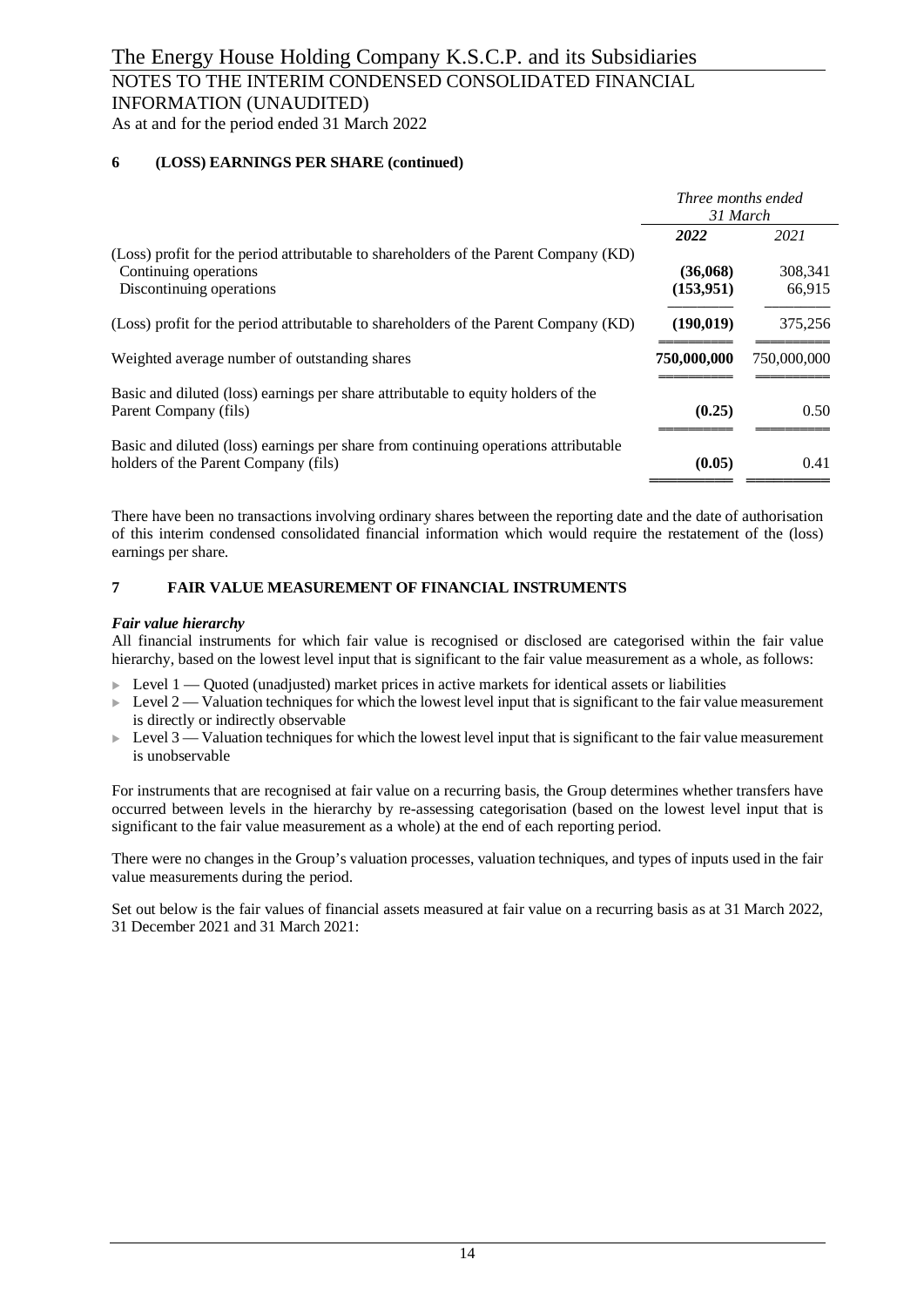## NOTES TO THE INTERIM CONDENSED CONSOLIDATED FINANCIAL INFORMATION (UNAUDITED)

As at and for the period ended 31 March 2022

#### **7 FAIR VALUE MEASUREMENT OF FINANCIAL INSTRUMENTS (continued)**

#### *Fair value hierarchy (continued)*

|                                                                                                                                            |                                                                        |                                                            | Fair value measurement using |                                                                 |                                   |  |
|--------------------------------------------------------------------------------------------------------------------------------------------|------------------------------------------------------------------------|------------------------------------------------------------|------------------------------|-----------------------------------------------------------------|-----------------------------------|--|
| 31 March 2022                                                                                                                              | <b>Quoted prices</b><br>in active<br>markets<br>(Level 1)<br><b>KD</b> | Significant<br>observable inputs<br>(Level 2)<br><b>KD</b> |                              | Significant<br>unobservable<br>inputs<br>(Level 3)<br><b>KD</b> | <b>Total</b><br>KD                |  |
| Financial assets measured fair value<br>Financial assets at fair value through<br>other comprehensive income<br>Equity securities (Note 3) | 47,589                                                                 |                                                            |                              |                                                                 | 47,589                            |  |
| Financial assets at fair value through<br>profit or loss<br>Open-ended fund<br>- Private equity fund                                       |                                                                        |                                                            | 270,388<br>270,388           | 2,523,945<br>2,523,945                                          | 270,388<br>2,523,945<br>2,794,333 |  |
| <b>Investment securities (at fair value)</b>                                                                                               | 47,589                                                                 |                                                            | 270,388                      | 2,523,945                                                       | 2,841,922                         |  |
|                                                                                                                                            | (Level 1)<br><b>KD</b>                                                 |                                                            | (Level 2)<br><b>KD</b>       | (Level 3)<br><b>KD</b>                                          | Total<br>KD                       |  |
| 31 December 2021 (Audited)<br>Financial assets at fair value through other<br>comprehensive income<br>- Equity securities (Note 3)         | 41,465                                                                 |                                                            |                              |                                                                 | 41,465                            |  |
| Financial assets at fair value through profit<br>or loss                                                                                   |                                                                        |                                                            |                              |                                                                 |                                   |  |
| Open-ended fund<br>- Private equity fund                                                                                                   |                                                                        |                                                            | 269,364                      | 2,526,436                                                       | 269,364<br>2,526,436              |  |
|                                                                                                                                            |                                                                        |                                                            | 269,364                      | 2,526,436                                                       | 2,795,800                         |  |
| Investment securities (at fair value)                                                                                                      | 41,465                                                                 |                                                            | 269,364                      | 2,526,436                                                       | 2,837,265                         |  |
|                                                                                                                                            | (Level 1)                                                              | KD                                                         | (Level 2)<br><b>KD</b>       | (Level 3)<br>KD                                                 | <b>Total</b><br>KD                |  |
| 31 March 2021<br>Financial assets at fair value through other<br>comprehensive income<br>- Equity securities                               |                                                                        |                                                            |                              |                                                                 |                                   |  |
|                                                                                                                                            | 31,687                                                                 |                                                            |                              |                                                                 | 31,687                            |  |
| Financial assets at fair value through profit<br>or loss                                                                                   |                                                                        |                                                            |                              |                                                                 |                                   |  |
| Open-ended fund<br>- Private equity fund                                                                                                   |                                                                        |                                                            | 266,762                      | 2,777,501                                                       | 266,762<br>2,777,501              |  |
|                                                                                                                                            |                                                                        |                                                            | 266,762                      | 2,777,501                                                       | 3,044,263                         |  |
| Investment securities (at fair value)                                                                                                      | 31,687                                                                 |                                                            | 266,762                      | 2,777,501                                                       | 3,075,950                         |  |
|                                                                                                                                            |                                                                        |                                                            |                              |                                                                 |                                   |  |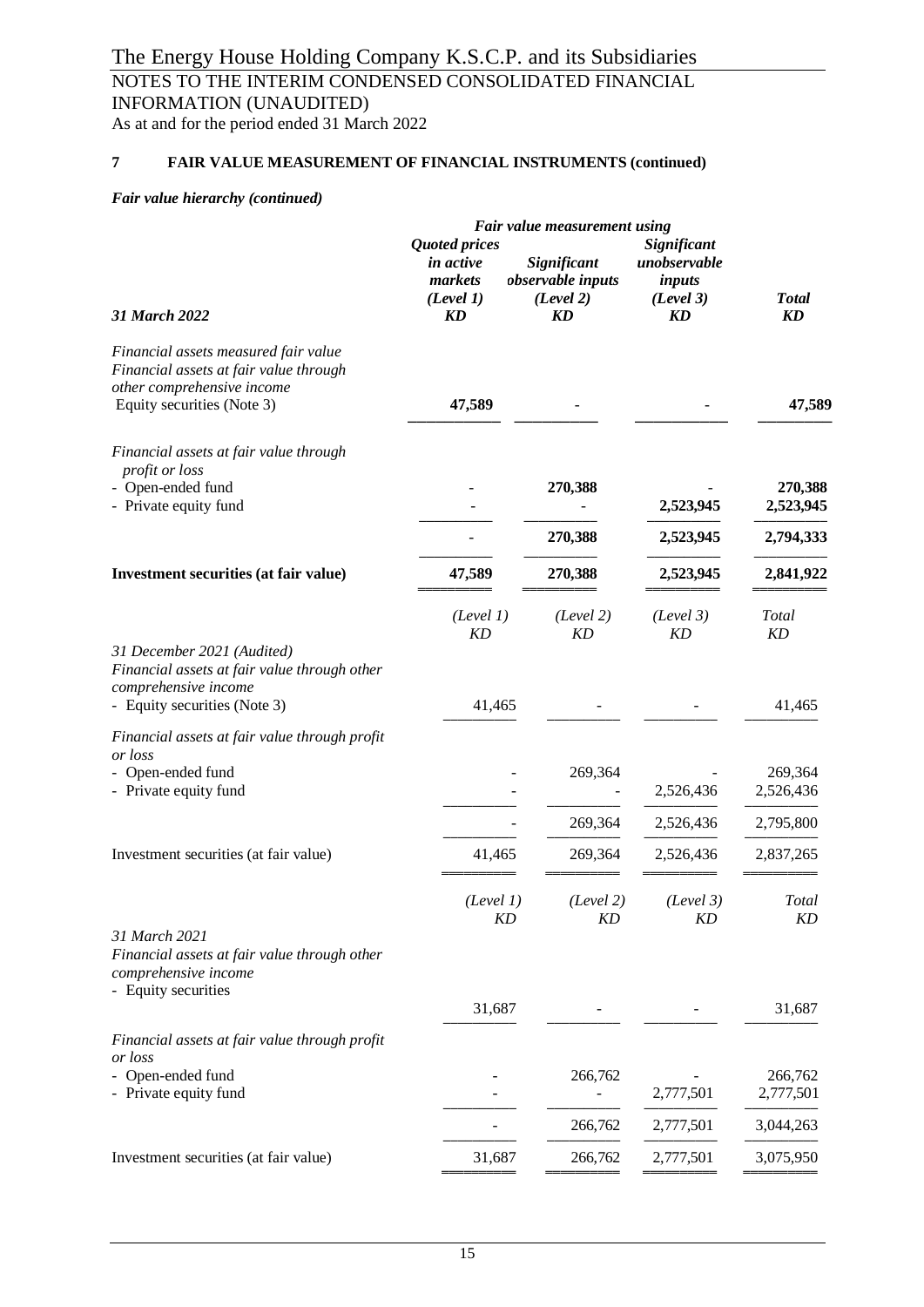As at and for the period ended 31 March 2022

#### **7 FAIR VALUE MEASUREMENT OF FINANCIAL INSTRUMENTS (continued)**

#### *Reconciliation of recurring fair value measurements categorised within Level 3 of the fair value hierarchy:*

|                                            |                  | Unquoted private equity fund |                  |  |
|--------------------------------------------|------------------|------------------------------|------------------|--|
|                                            | (Audited)        |                              |                  |  |
|                                            | 31 March<br>2022 | 31 December                  | 31 March<br>2021 |  |
|                                            |                  | 2021                         |                  |  |
|                                            | KD               | KD                           | KD               |  |
| As at 1 January                            |                  |                              |                  |  |
| Remeasurement recognised in profit or loss | 2,526,436        | 2,389,119                    | 2,389,119        |  |
| Fair value (loss) gain                     | (14, 134)        | 143,280                      | 396,824          |  |
| Foreign currency translation adjustment    | 11,643           | (5,963)                      | (8, 442)         |  |
| At the end of the period/year              | 2,523,945        | 2,526,436                    | 2,777,501        |  |
|                                            |                  |                              |                  |  |

The valuation techniques and inputs used in this interim condensed consolidated financial information are consistent with those followed in the preparation of the Group's annual consolidated financial statements for the year ended 31 December 2021.

The fair value of financial instruments classified as level 3 are, in certain circumstances, measured using valuation techniques that incorporate assumptions that are not evidenced by the prices from observable current market transactions in the same instrument and are not based on observable market data. The Group employs valuation techniques, depending on the instrument type and available market data. For example, in the absence of active market, an investment's fair value is estimated on the basis of an analysis of the investee's financial position and results, risk profile and other factors. Favourable and unfavourable changes in the value of financial instruments are determined on the basis of changes in the value of the instruments as a result of varying the levels of the unobservable parameters, quantification of which is judgmental. The management assessed that the impact on profit or loss would be immaterial if the relevant risk variables used to fair value the financial instruments classified as Level 3 were altered by 5 percent.

For other financial assets and financial liabilities carried at amortised cost, the carrying value is not significantly different from their fair value as most of these assets and liabilities are of short-term maturity or are re-priced immediately based on market movement in interest rates.

#### **8 CAPITAL COMMITMENTS**

|                                                       | (Audited) |             |          |  |
|-------------------------------------------------------|-----------|-------------|----------|--|
|                                                       | 31 March  | 31 December | 31 March |  |
|                                                       | 2022      | 2021        | 2021     |  |
|                                                       | KD        | KD          | KD       |  |
| Uncalled capital commitment $-$ (private equity fund) | 434,751   | 432.748     | 432,605  |  |

#### **9 LEGAL DISPUTE**

A subsidiary of the Group was on an ongoing dispute with their joint operations partner for breach of the terms and conditions of the profit-sharing agreement. Further, the joint operations partner had also filed a notice of breach against the subsidiary relating to the ownership of the equipment involved in the joint operations. These cases were under arbitration with the London Court of International Arbitration (LCIA).

During the previous year, the LCIA issued a final verdict whereby it ordered the joint operations partner to pay the subsidiary an amount of USD 1,004,418 along with simple interest at the rate of 2.24% p.a. from the date of the verdict. Further, it ordered the subsidiary to pay USD 188,336 along with simple interest at the rate of 2.24% p.a. to the joint operations partner and also confirmed that the ownership of the equipment involved in the joint operations resides with the joint operations partner. The Group in consultation with its legal counsel is currently considering various options of final settlement with the joint operations partner, based on the above verdict issued by the LCIA.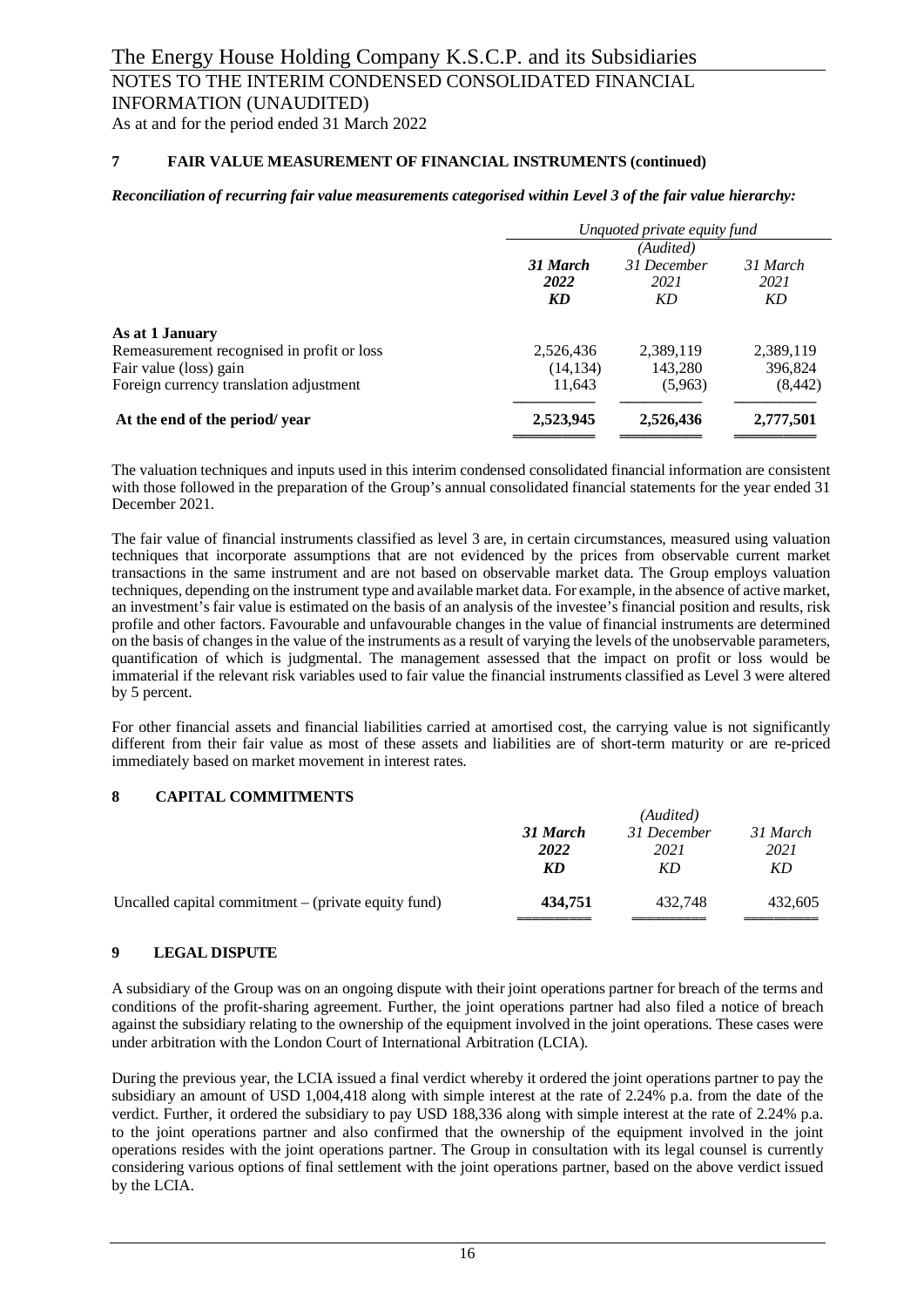As at and for the period ended 31 March 2022

#### **10 SEGMENT INFORMATION**

#### **i) Primary segment information:**

For management purposes, the Group is organised into two operating segments based on business units as follows:

| <b>Energy</b> | Exploration, drilling, development and production of oil and gas, alternate and renewable |
|---------------|-------------------------------------------------------------------------------------------|
|               | sources of energy, licensing and other activities related to the energy sector; and       |
| <b>Others</b> | Investment and other related services.                                                    |

The business of the subsidiary, Higleig Petroleum Services and Investment Company Ltd. represented the Group's 'Contracting' operating segment. With Higleig, being classified as discontinued operations, the 'Contracting' segment is no longer presented in the segment note.

Management monitors the operating results of its business units separately for the purpose of making decisions about resource allocation and performance assessment.

#### **i) Primary segment information:**

The following table present revenue and results information of the Group's operating segments for the three months period ended 31 March 2022 and 31 March 2021, respectively:

|                                                                             | <b>Energy</b><br>KD | <b>Others</b><br>KD | <b>Total</b><br>KD |
|-----------------------------------------------------------------------------|---------------------|---------------------|--------------------|
| 31 March 2022                                                               |                     |                     |                    |
| Segment income                                                              | 249,201             |                     | 249,201            |
| Segment results                                                             | (23,209)            | (21, 177)           | (35, 426)          |
| <b>Other disclosures:</b>                                                   |                     |                     |                    |
| Finance costs                                                               | (4, 435)            | (912)               | (5,347)            |
| Unrealised loss on financial assets at fair<br>value through profit or loss |                     | (13, 110)           | (13, 110)          |
| 31 March 2021                                                               |                     |                     |                    |
| Segment revenues                                                            | 292,378             |                     | 292,378            |
| Segment results                                                             | (56,910)            | 365,796             | 308,886            |
| <b>Other disclosures:</b>                                                   |                     |                     |                    |
| Finance costs                                                               | (6,973)             | (258)               | (7,231)            |
| Unrealised gain on financial assets at fair<br>value through profit or loss |                     | 396,824             | 396,824            |

The following table presents assets and liabilities information for the Group's operating segments as at 31 March 2022, 31 December 2021 respectively:

|                                  | Energy<br>KD | <b>Others</b><br>KD | <b>KD</b>  |
|----------------------------------|--------------|---------------------|------------|
| As at 31 March 2022              |              |                     |            |
| Segment assets                   | 17,898,878   | 2,540,132           | 20,439,010 |
| Segment liabilities              | 3,222,031    | 163,570             | 3,385,601  |
| As at 31 December 2021 (Audited) |              |                     |            |
| Segment assets                   | 5,609,564    | 14,729,233          | 20,338,797 |
| Segment liabilities              | 2,377,015    | 942,016             | 3,319,031  |
|                                  |              |                     |            |